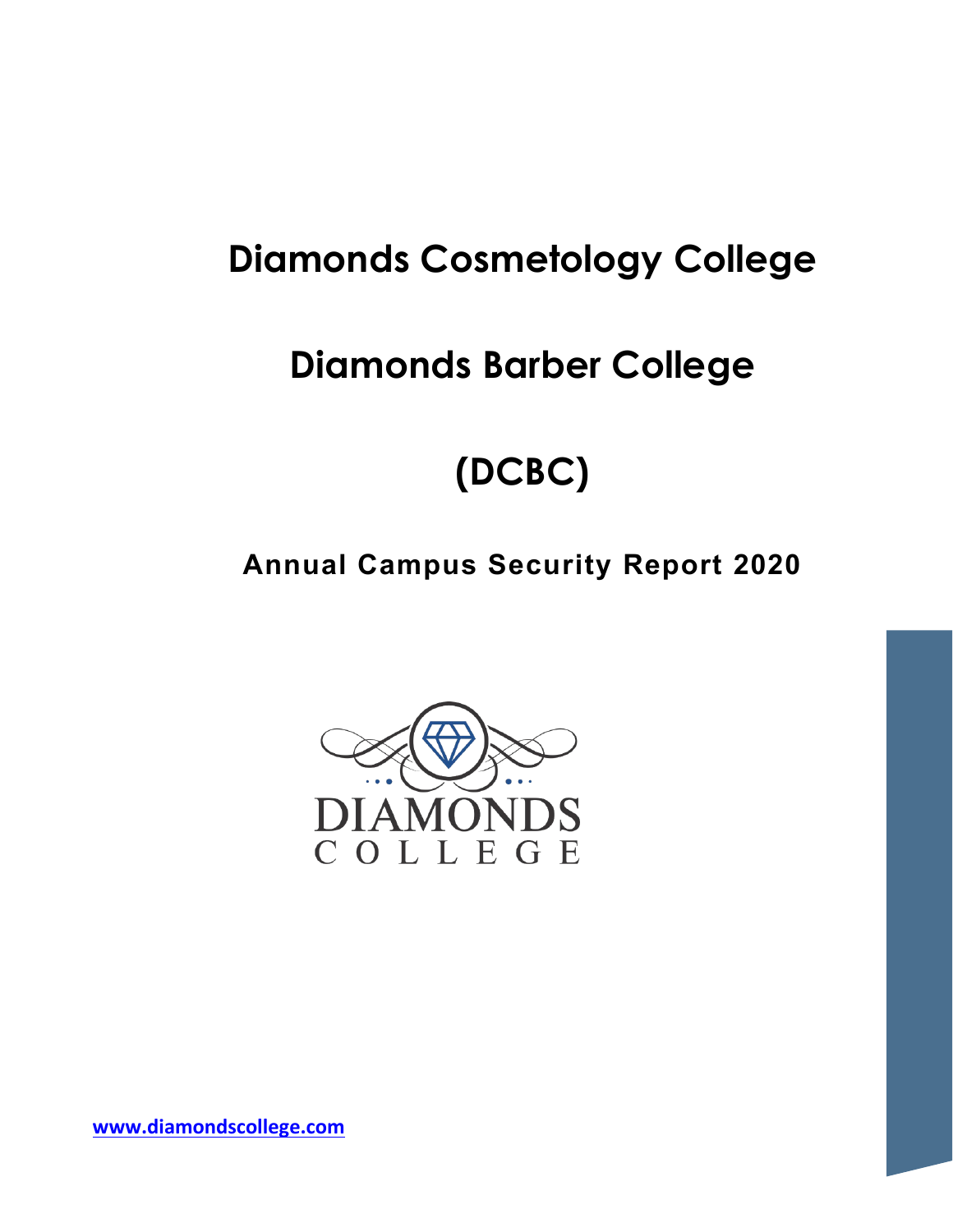## **Table of Contents**

## **Table of Contents**

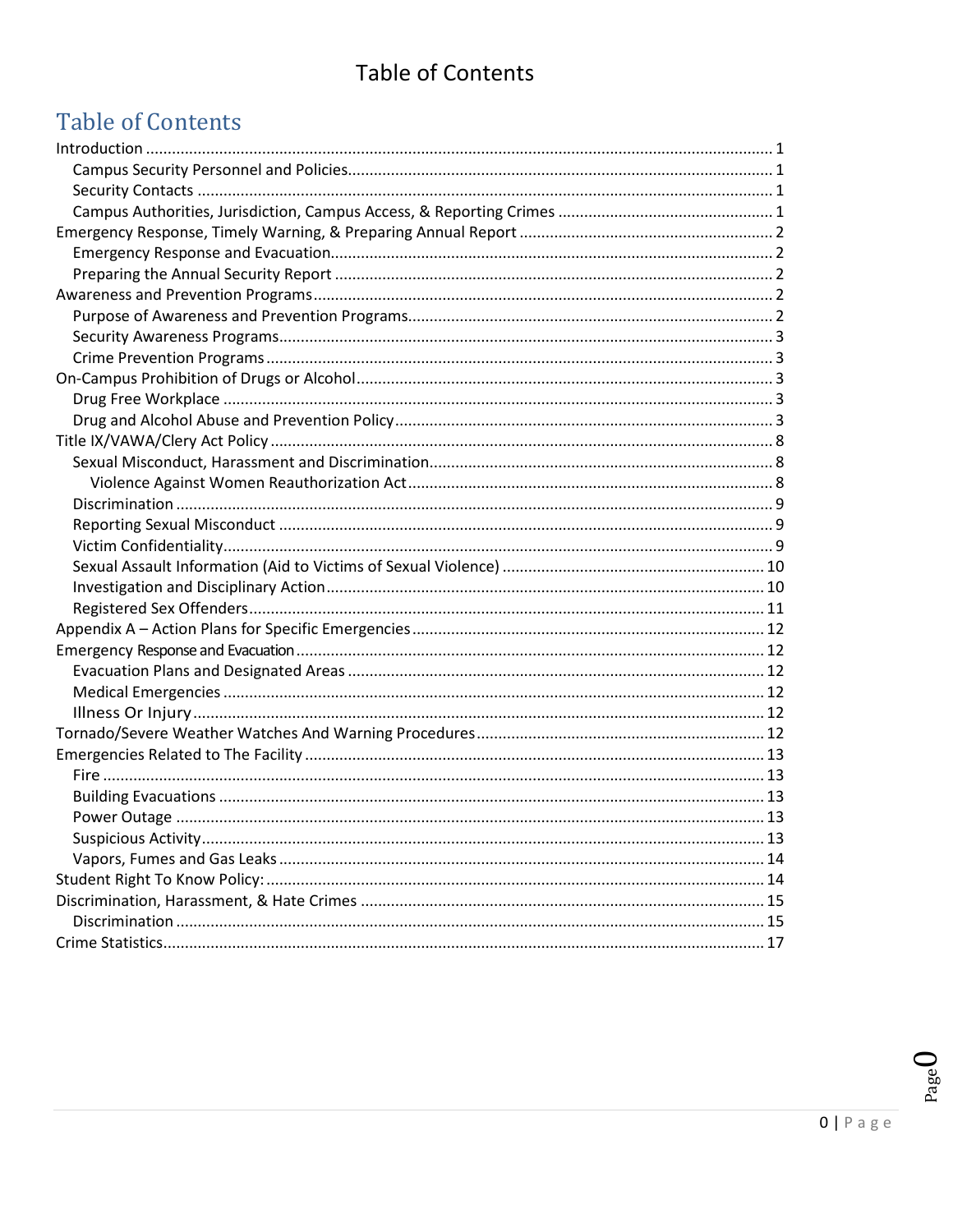### <span id="page-2-0"></span>Introduction

The Jeanne Clery Disclosure of Campus Security Policy and Campus Crime Statistics Act (Clery Act), requires that all institutions who participate in Federal Title IV programs, without exception, prepare, publish, and distribute an Annual Security and Fire Safety Report, including the campus policies regarding reporting criminal offenses. The Clery Act is enforced by the U.S. Department of Education.

Diamonds Cosmetology College (DCBC) strives to ensure the safety of all students, staff, and clients and has developed a broad set of policies and procedures to ensure the safety of everyone. DCBC will publish their Annual Security Report by October 1st of each year and will notify all students and employees when the report is available on the school's website at [www.diamondscollege.com.](http://www.diamondscollege.com./)

All students and employees are encouraged to report crimes, suspicious activities, injuries resulting from criminal offenses and all other security problems. Students and employees who wish to report a crime, injury, or other security offense may do so by contacting the School Director or Administrator, who will then notify the local police department. If you are experiencing a life-threatening emergency, please call 9-1-1. In the event the School Director determines that a situation constitutes an on- going or continuing threat, a campus-wide timely warning will be issued.

DCBC does not take any retaliatory action against anyone with respect to the implementation of any provision under this act. DCBC does not have any on campus housing, nor do we recognize any off-campus student organizations that would be covered under this act.

Anyone may obtain a paper copy of the Annual Security Report for free through the School Director.

#### <span id="page-2-1"></span>Campus Security Personnel and Policies

Choosing a postsecondary institution is a major decision for students and their families. Along with academic, financial and geographic considerations, the issue of campus safety is a vital concern. In 1990, Congress enacted the Crime Awareness and Campus Security Act of 1990 (Title II of Public Law 101-542), which amended the Higher Education Act of 1965 (HEA). This act required all postsecondary institutions participating in HEA's Title IV student financial assistance programs to disclose campus crime statistics and security information. The act was amended in 1992, 1998, 2000 and 2008. The 1998 amendments renamed the law the Jeanne Clery Disclosure of Campus Security Policy and Campus Crime Statistics Act in memory of Jeanne Clery. It is generally referred to as the Clery Act and is in section 485(f) of the HEA.

DCBC strives to ensure the safety of everyone especially that of our students, staff and clients. Information about DCBC's programs designed to inform students and employees about the prevention of crime, campus security procedures and practices and to encourage students and employees to be responsible for their own security and the security of others may be found in the section below titled **Crime Prevention, Personal and** 

<span id="page-2-2"></span>

| <b>Campus Security Program.</b>                               |                           |
|---------------------------------------------------------------|---------------------------|
| <b>Security Contacts</b>                                      |                           |
| <b>School Director</b>                                        | Title IV Administrator    |
| <b>Brittney Morales</b>                                       | Robin Abbe                |
| brittney@diamondscollege.com                                  | robin@diamondscollege.com |
| Non-emergency numbers to local Sherman police: (903) 892-7290 |                           |

#### <span id="page-2-3"></span>Campus Authorities, Jurisdiction, Campus Access, & Reporting Crimes

#### Campus Security Authorities

Campus Security Authorities (CSAs) have the authority to question all persons on school property to determine their legitimate presence and to escort unauthorized persons to the proper office or off school property, control the actions of persons violating school rules or local, state or federal laws and cooperate with local, state or federal law officers should that become necessary. CSAs do not possess arrest power; however, they maintain a highly professional working relationship with local police. DCBCs do not have a Memorandum of Understanding ("MOU") with local police. No less than two employees at each campus have been designated and trained as Campus Security Authorities.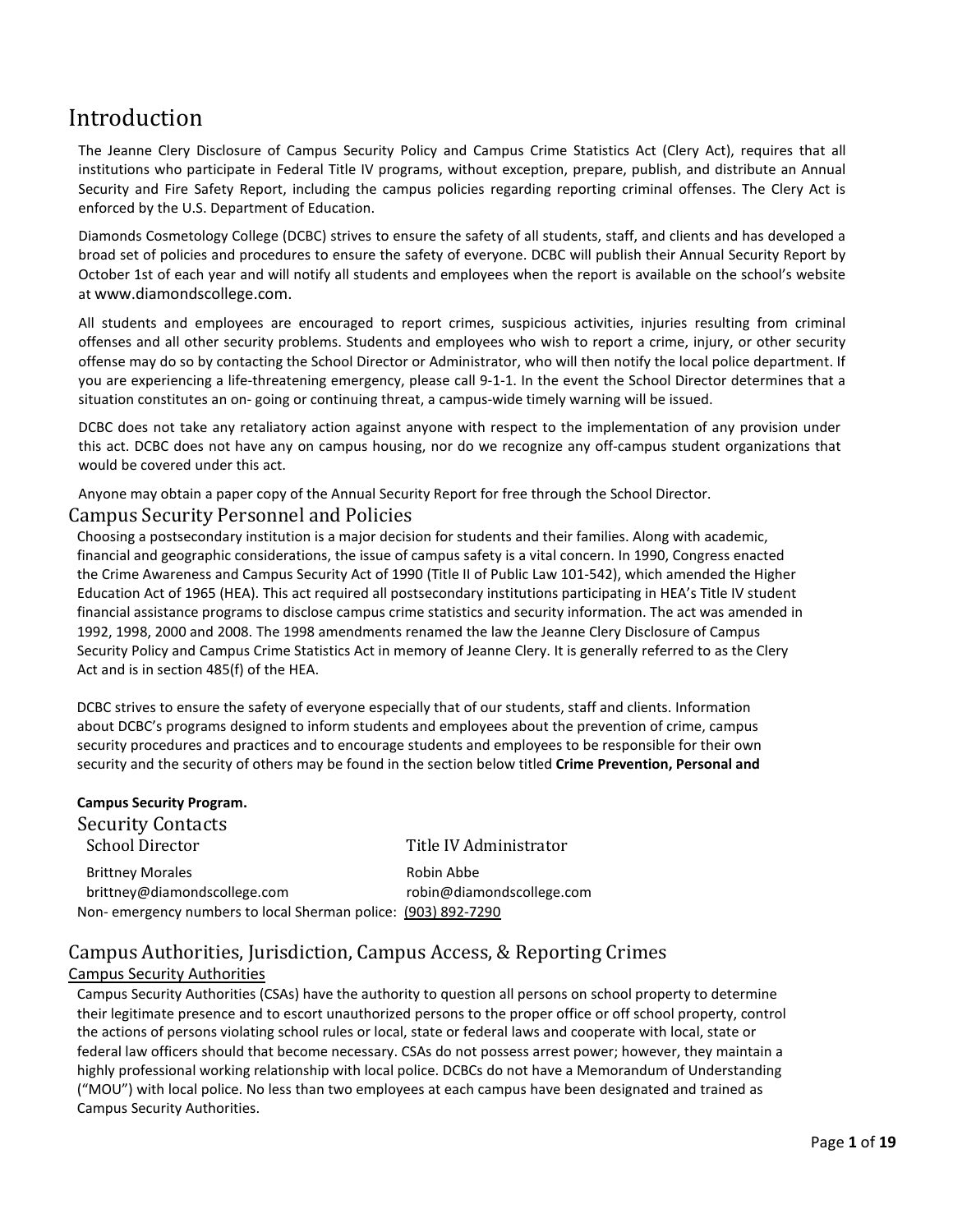#### Campus Access

During business hours, DCBC will be open to students, staff and the general public. Admittance is permitted only at designated entrances. During non-business hours, access to DCBC facilities is by key through the facility's main entrance, as issued by the Director. Emergencies may necessitate changes or alterations to any posted hours of operation. Campus Security Authorities meet regularly to discuss issues concerning campus security. DCBC does not have facilities for on-campus residences. CSAs do not possess arrest authority; however, they maintain a highly professional working relationship with local police.

#### Accurate, Prompt Reporting to Campus Security Authorities and Local Police

All crime victims and witnesses are strongly encouraged to immediately report the crime to Campus Security Authorities and the appropriate police agency. DCBC encourages the prompt reporting of all criminal offenses, including incidents when the victim of a crime elects or is unable to make such a report. In the case of an emergency, people should call 911. Once a crime is reported and if appropriate, officers will complete a police report after the required action has been taken. DCBC in its policies encourages students, staff and the general public to voluntarily report crimes and other emergencies to CSA's and local police in a timely manner. DCBC is limited in its ability to hold reports of crime made to local authorities in confidence as all such reports are available for public examination.

DCBC does not have pastoral counselors or professional counselors on staff.

### <span id="page-3-0"></span>Emergency Response, Timely Warning, & Preparing Annual Report

#### <span id="page-3-1"></span>Emergency Response and Evacuation

Students will be immediately notified of any significant emergency or dangerous situation involving an immediate threat to their health and safety. Campus Security Authorities and/or local authorities will, without delay, and taking into account the safety of the community, confirm a significant emergency exists, determine who to notify, determine the content and means of the notification, and initiate the notification system. In the event the emergency requires persons within the school to evacuate, everyone should process calmly to the nearest exit and reconvene at the school's designated evacuation area. Evacuation plans are posted in different locations throughout the school and are also distributed to each student at orientation. Emergency exits are marked and all exit doors remain unlocked during school hours. Everyone must remain in the designated shelter area until released by campus security authorities.

#### Timely Warnings

In the event a situation arises, either on or off campus, that, in the judgement of the Campus Security Authorities, constitutes an ongoing or continuing threat, a campus wide warning will be issued to all students and employees through appropriate means, such as, but not limited to, email, phone,

announcements, the school's communication app "Remind", or text. The community will be made aware in a timely manner of any crimes, suspicious activity, or other security problems through local police reports.

#### <span id="page-3-2"></span>Preparing the Annual Security Report

DCBC's Campus Safety and Security Administrator requests crime statistics from the most recent calendar year for Clery crimes occurring in the Clery geography for the DCBC campus from local law enforcement agencies and Campus Security Authorities annually in July. This data, once collected, is entered into the Department of Education's Campus Safety and Security web-based data collection – usually in September. Crime statistics for the most recent completed years, as well as any other changes to the policies and practices listed herein, are updated in this report annually by October 1st.

### <span id="page-3-3"></span>Awareness and Prevention Programs

#### <span id="page-3-4"></span>Purpose of Awareness and Prevention Programs

These programs are meant to encourage students and employees to be aware of their responsibility of their own security and the security of others in reporting and preventing crime. Students and employees should be assertive, trust your instincts, don't prop open self-locking doors, watch your keys, watch out for unwanted visitors, be wary of isolated spots, travel in groups or pairs, stay or walk in well-lit areas, report suspicious activities or persons, lock vehicles and personal belongings, and know where local police and campus authorities can be reached at any time.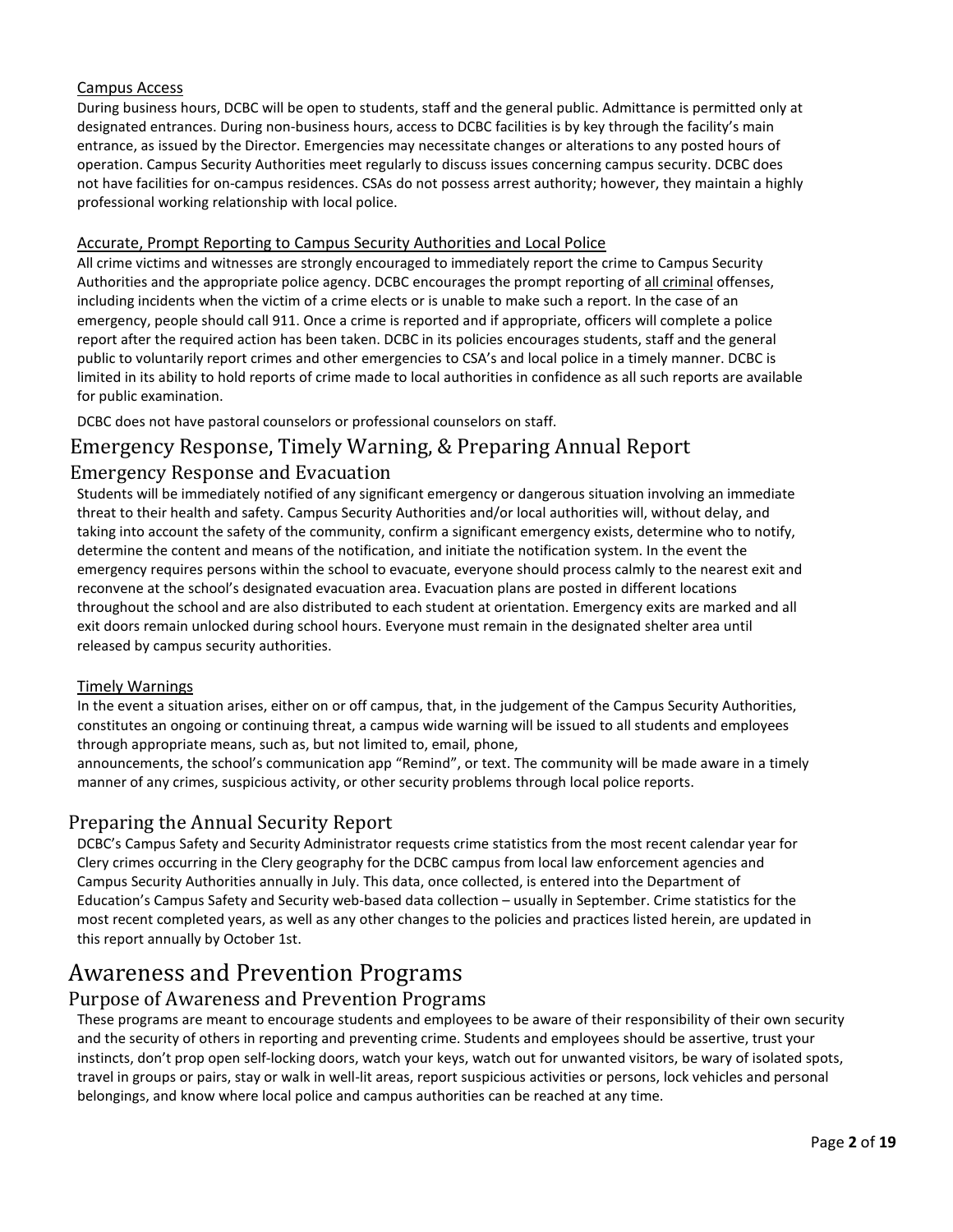### <span id="page-4-0"></span>Security Awareness Programs

Prior to enrollment, all prospective students are provided a school catalog containing policies, procedures, and practices. At orientation, students will again review the catalog in full, including campus security policies, procedures, and practices. All active students and employees receive updated campus crime data and information on campus security procedures and practices annually as part of the school's annual security report and crime disclosure.

#### <span id="page-4-1"></span>Crime Prevention Programs

For information on crime prevention programs and tips, students and employees are encouraged to contact the local police department's crime prevention unit. DCBC does not offer on-campus crime prevention programs.

#### <span id="page-4-2"></span>On-Campus Prohibition of Drugs or Alcohol

#### Employees

As a condition of employment, employees will notify the school of any criminal drug statute conviction for a violation occurring in the workplace no later than 5 days after such conviction.

Within 30 days of the employee's notification of the first conviction, the school will either terminate the employee or require written documentation from the employee that he/she has entered a rehabilitation program. A second conviction will result in termination.

#### Students

The unlawful manufacture, distribution, dispensation, possession, or use of a controlled substance or abuse of alcohol by anyone on DCBC's property or as a part of any school activity is prohibited. Students taking prescribed or over-the-counter medication which may affect one's ability to function should so inform the School Director or Director of Student Services. If a final determination is made that any student of DCBC is found to be abusing alcohol or using, possessing, manufacturing, or distributing controlled substancesin violation of the law on school property or at school events, they shall be subject to, at a minimum, the referral of counseling and automatic and immediate suspension or dismissal from the school. DCBC imposed sanctions are additional to any legal actions taken by local, state, or federal

#### authorities.

#### Dissemination of Information

Employees The school will distribute to all employees:

- This policy statement
- Information concerning health hazards of substance abuse
- Information concerning legal sanctions involved with the illegal use of drugs and alcohol
- Information concerning drug counseling or rehabilitation
- Information concerning sex offenses and offenders

#### Students

Items 1-5 in the employee dissemination section above will be provided to students prior to enrollment.

#### <span id="page-4-3"></span>Drug Free Workplace

The National Institute on Drug Abuse estimates that one in every five workers ages 18-25 and one in every eight workers age 26-34 uses drugs on the job. While it is difficult to put a price tag on the cost to employers of the theft, low morale, impaired judgement, high absenteeism, and high turnover cause by substance abuse, employers are aware of these costs and attempt to ascertain that a person is not a potential substance abuser before hiring them.

#### <span id="page-4-4"></span>Drug and Alcohol Abuse and Prevention Policy

Here at DCBC, we have made a commitment to our students to prepare them for a long and successful professional career. DCBC, as a result of these responsibilities, has a compelling obligation to eliminate illegal drug use from the school. We intend to honor this obligation in the following manner:

• Imposing an absolute prohibition of the unlawful distribution, dispensation, possession, or use of a controlled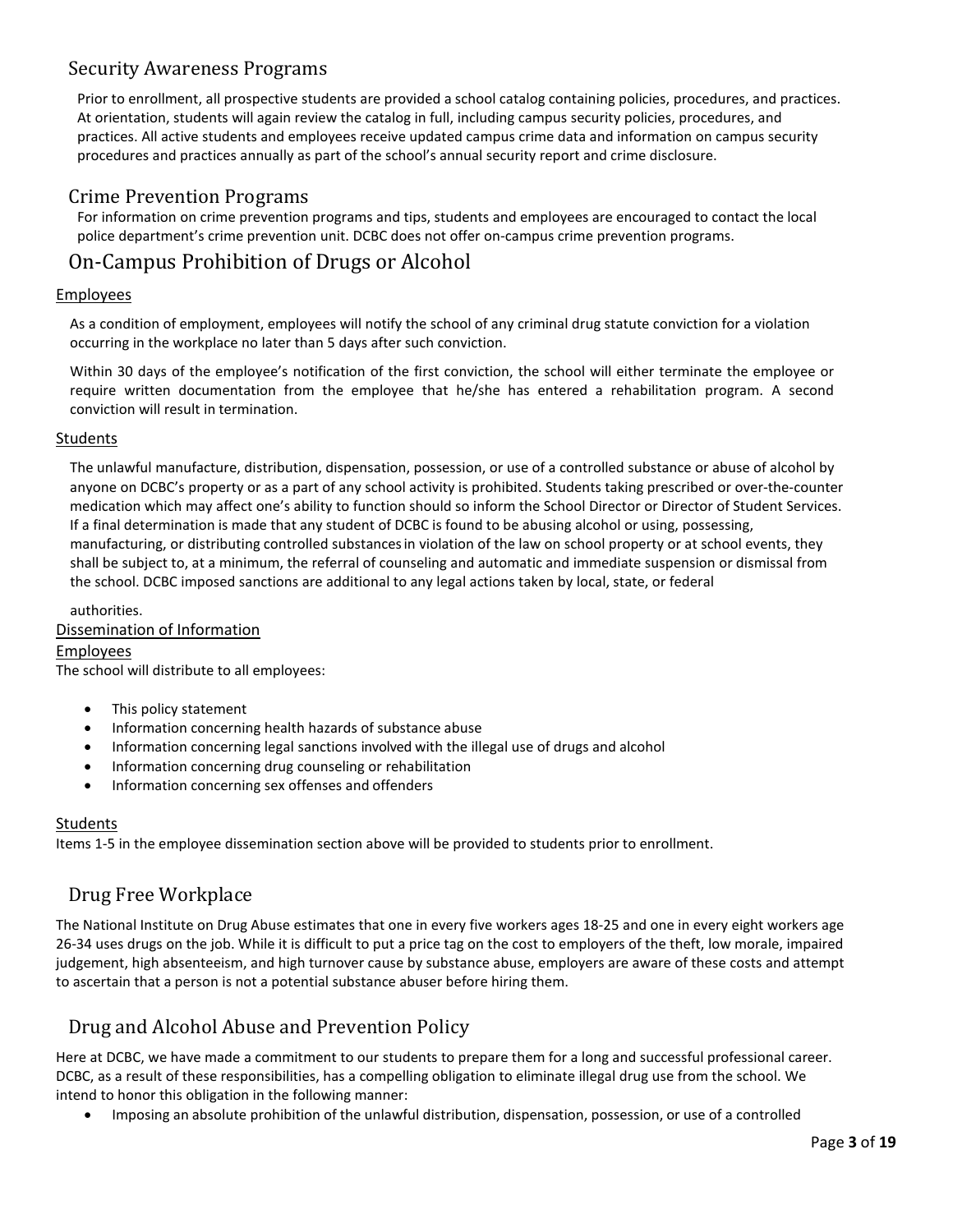substance or alcohol by any student or employee of DCBC on school property or as party of a school activity.

- Making available to all students and employees information concerning health hazards involved with alcohol and drug abuse.
- Making available to all students and employees information concerning the legal sanctions involved with the illegal use of drugs and alcohol.
- Making available to all students and employees information concerning drug and alcohol counseling and rehabilitation services.

The use of alcohol is prohibited on DCBC property regardless of any legal age requirements that would permit the use of alcohol.

State Resources

|          | Drug Prevention Resources,  |         | Council on Alcohol and Drugs - Houston |               | <b>Prevention Resource Center</b> |
|----------|-----------------------------|---------|----------------------------------------|---------------|-----------------------------------|
|          | Inc.                        |         |                                        | SAN           |                                   |
| DF       | 1200 Walnut Hill Lane #1500 | HOUSTON | 303 Jackson Hill Street                | <b>ANTONI</b> | 7500 Hwy. 90 West                 |
| W        | Irving, TX 75038            | AREA    | Houston, TX 77007                      | O AREA        | San Antonio, TX 78227             |
| AR<br>EA | 972-518-1821                |         | 713-942-4100                           |               | 210-354-3331                      |
|          |                             |         |                                        |               |                                   |

#### Referral and Hotline Information

DCBC does not offer professional counseling services but offers the following resource information:

- National Institution on Drug Abuse (M-F, 8:30 a.m.-4:30 p.m.) 1 -800-662-HELP
- National Alcohol & Drug Abuse Hotline 1-800-234-0420
- Cocaine Helpline 1-800-COCAINE
- Reach-Out Hotline 1-800-448-3000 (alcohol, drug-crisis, intervention, mental health referral)
- National Domestic Violence Hotline 1-800-799-SAFE
- National Sexual Assault Hotline 1-800-656-HOPE
- National Women's Health Information Center 1-800-994-9662 (www.womenshealth.gov)
- Network of Colleges and Universities Committed to the Elimination of Drug and Alcohol Abuse1-202-357-6206
- Care Unit Hospital Program 1-800-854-0318
- National Suicide Prevention Lifeline 1-800-273-8255 (24 hours/day)

#### Legal Sanctions

The Texas Health and Safety Code sets the possession law, dividing controlled substances into five penalty groups, plus a marijuana category. While some of the substances are legal, it is illegal to possess them without a prescription, and the health code establishes the punishments for illegal possession.

#### ILLICIT DRUGS

| 1                          | Cocaine, heroin, methamphetamine, GHB, ketamine, oxycodone and hydrocodone |                                                                      |                                                        |  |
|----------------------------|----------------------------------------------------------------------------|----------------------------------------------------------------------|--------------------------------------------------------|--|
| 1A                         | <b>LSD</b>                                                                 |                                                                      |                                                        |  |
| 2                          | Ecstasy, PCP and mescaline                                                 |                                                                      |                                                        |  |
| 3                          | Valium, Xanax and Ritalin                                                  |                                                                      |                                                        |  |
| 4                          |                                                                            | Compounds containing Dionine, Motofen, Buprenorphine or Pryovalerone |                                                        |  |
| Penalty<br>Group 1         |                                                                            |                                                                      |                                                        |  |
| Weight (grams)             |                                                                            | Classification                                                       | Penalty                                                |  |
| Less than 1                |                                                                            | State Jail Felony                                                    | 180 days to 2 years in state jail; fine up to \$10,000 |  |
| 1 or more, less than 4     |                                                                            | Third-Degree Felony                                                  | 2-10 years in state prison; fine up to \$10,000        |  |
| 4 or more, less than 200   |                                                                            | Second-Degree Felony                                                 | 2-20 years in state prison; fine up to \$10,000        |  |
| 200 or more, less than 400 |                                                                            | First-Degree Felony                                                  | 5-99 years in state prison; fine up to \$10,000        |  |
| 400 or more                |                                                                            | Enhanced First-Degree Felony                                         | 10-99 years in state prison; fine up to \$100,000      |  |
| Penalty<br>Group 1A        |                                                                            |                                                                      |                                                        |  |
| Amount (units)             |                                                                            | Classification                                                       | Penalty                                                |  |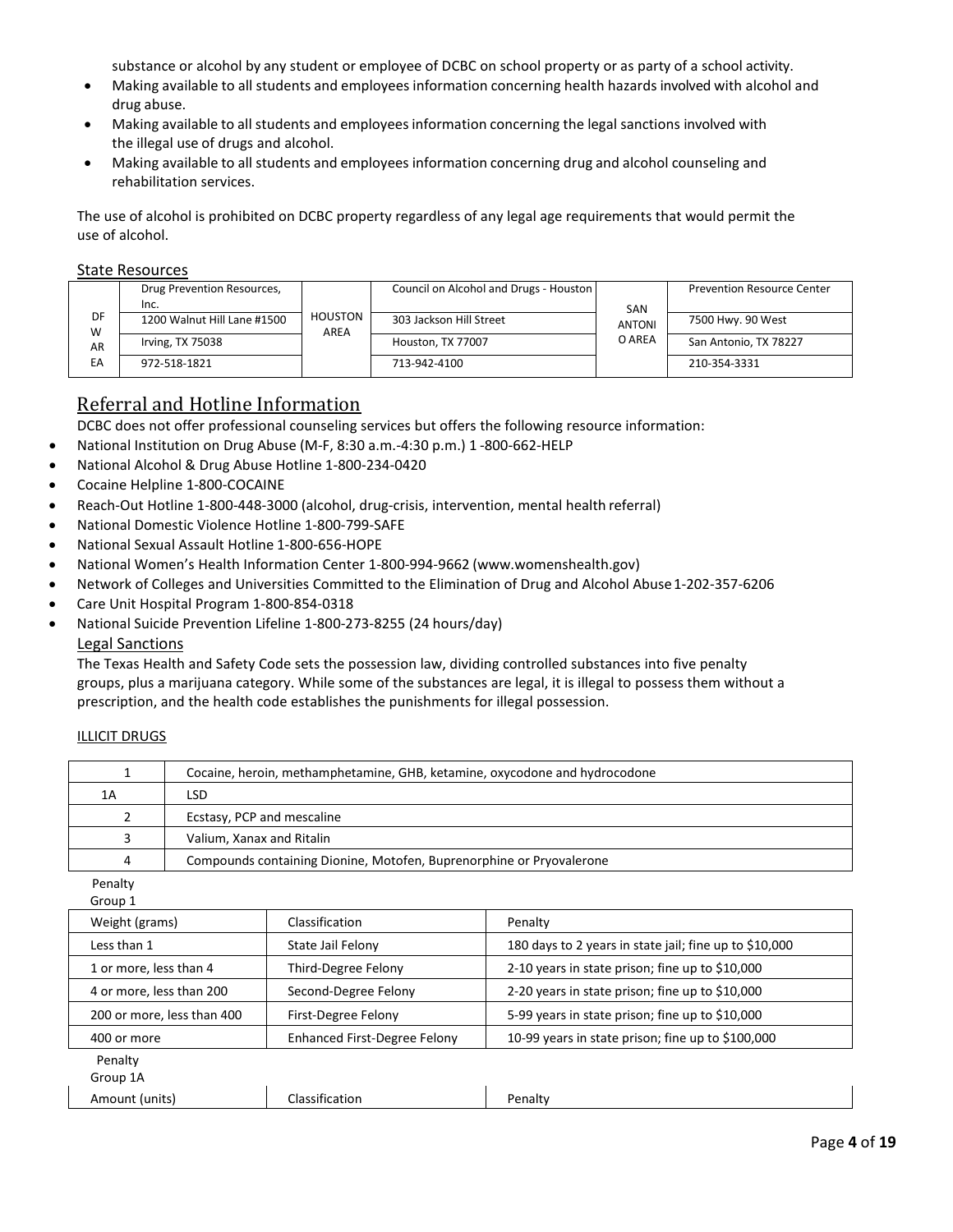| Less than 20 | State Jail Felony                   | 180 days to 2 years in state jail; fine up to \$10,000 |
|--------------|-------------------------------------|--------------------------------------------------------|
| 20-79        | Third-Degree Felony                 | 2-10 years in state prison; fine up to \$10,000        |
| 80-3999      | Second-Degree Felony                | 2-20 years in state prison; fine up to \$10,000        |
| 4000-7999    | First-Degree Felony                 | 5-99 years in state prison; fine up to \$10,000        |
| 8000 or more | <b>Enhanced First-Degree Felony</b> | 15-99 years in state prison; fine up to \$100,000      |

Penalty Group 2

| Weight (grams)             | Classification                      | Penalty                                                |
|----------------------------|-------------------------------------|--------------------------------------------------------|
| Less than 1                | State Jail Felony                   | 180 days to 2 years in state jail; fine up to \$10,000 |
| More than 1, less than 4   | Third-Degree Felony                 | 2-10 years in state prison; fine up to \$10,000        |
| More than 4, less than 400 | Second-Degree Felony                | 2-20 years in state prison; fine up to \$10,000        |
| 400 or more                | <b>Enhanced First-Degree Felony</b> | 5-99 years in state prison; fine up to \$10,000        |
|                            |                                     |                                                        |

Texas law prohibits the possession of drug paraphernalia which is defined as equipment, a product, or material that is used or intended for use in planting, propagating, cultivating, growing, harvesting, manufacturing, compounding, converting, producing, processing, preparing, testing, analyzing, packaging, repackaging, storing, containing, or concealing a controlled substance, or in injecting, ingesting, inhaling, or otherwise introducing into the human body a controlled substance in violation of the Texas Controlled Substances Act. For more detailed information on Texas law regarding drugs and paraphernalia, see the Texas Controlled Substance Act (https://statutes.capitol.texas.gov/Docs/HS/htm/HS.481.htm).

Federal law prohibits the possession of a controlled substance not directly obtained by a valid prescription, and the manufacture, distribution, dispensation, or possession with intent to manufacture, distribute, or dispense, a controlled substance. A controlled substance under federal law means a drug or other substance, or immediate precursor, covered under the federal Controlled Substances Act. Federal law prohibits the sale, offer for sale, use of mails or interstate commerce, import and export of drug paraphernalia. Drug paraphernalia under federal law means any equipment, product, or material of any kind which is primarily intended or designed for use in manufacturing, compounding, converting, concealing, producing, processing, preparing, injecting, ingesting, inhaling, or otherwise introducing into the human body a controlled substance, possession of which is unlawful under this subchapter.

| <b>Offense</b>                                                           | <b>Minimum Punishment</b>                                            | <b>Maximum Punishment</b>                                                                                                       |
|--------------------------------------------------------------------------|----------------------------------------------------------------------|---------------------------------------------------------------------------------------------------------------------------------|
| Manufacture, distribution or dispensing<br>drugs (includes marijuana)    | A term of imprisonment for up to 5<br>years, and a fine of \$250,000 | Life imprisonment without release or<br>parole; fine up to \$8M (for an<br>individual) or \$2M (if other than an<br>individual) |
| Possession of drugs (includes<br>marijuana)                              | Imprisonment for up to 1 years, and a<br>fine of \$1,000             | Imprisonment of 5-20 years; fine not<br>less than \$5,000 plus costs of<br>investigation/prosecution                            |
| Operation of a Common Carrier under<br>the influence of alcohol or drugs | N/A                                                                  | Imprisonment for up to 15 years and a<br>fine not to exceed \$250,000                                                           |

For more detailed information on federal laws regarding drugs and paraphernalia, see the Federal Controlled Substances Act here: https:/[/www.deadiversion.usdoj.gov/21cfr/21usc/.](http://www.deadiversion.usdoj.gov/21cfr/21usc/)

#### **ALCOHOL**

| <b>Offense</b>                                                                      | <b>Minimum Punishment</b>                                                                                                                   | <b>Maximum Punishment</b>                                                                                                                                                                                                            |
|-------------------------------------------------------------------------------------|---------------------------------------------------------------------------------------------------------------------------------------------|--------------------------------------------------------------------------------------------------------------------------------------------------------------------------------------------------------------------------------------|
| Driving while intoxicated (Includes<br>intoxication from alcohol, drugs or<br>both) | Confinement in jail for a term of no more<br>than two years or less than72 hours, and<br>a fine not more than \$2,000<br>or less than \$100 | Confinement in jail for a term of no more<br>than two years or less than 30 days, or<br>confinement in TDC for a term of not more<br>than 5 years or less than 60 days, and a<br>fine of not more than \$2,000<br>or more than \$500 |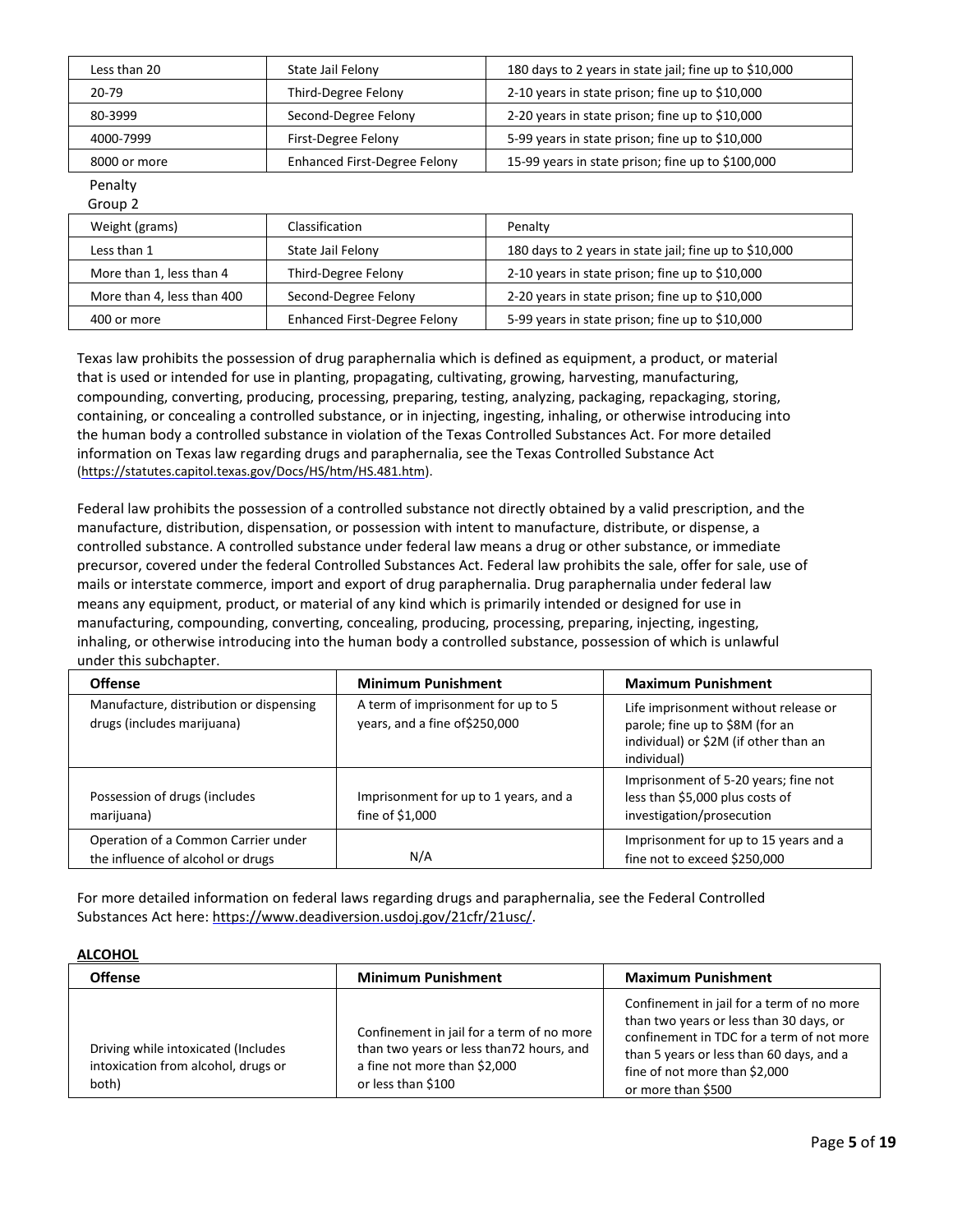| Possession, consumption, purchase or<br>attempt to purchase alcohol by a<br>person under 21 years of age (a minor)* | Fine of not less than \$250 or more than<br>\$2,000, confinement in jail for a term<br>not to exceed 180 days | Both the fine and the confinement                                       |
|---------------------------------------------------------------------------------------------------------------------|---------------------------------------------------------------------------------------------------------------|-------------------------------------------------------------------------|
| <b>Public Intoxication</b>                                                                                          | N/A                                                                                                           | A fine not to exceed \$200                                              |
| Adults and minors who make alcohol<br>available to minors or buy alcohol for<br>minors                              | N/A                                                                                                           | A fine up to \$2,000, confinement in jail<br>for up to 180 days or both |
| Adults who sell alcohol to a minor                                                                                  | N/A                                                                                                           | A fine up to \$4,000, confinement in jail<br>for one year or both       |

\*UnderagedrinkinginTexasisgovernedbytheTexasAlcoholicBeverageCode,Chapter106.Moredetailedinformationonthelawsgoverningunderage drinking in Texas can be found here: http[s://www.tabc.state.tx.us/laws/code\\_and\\_rules.asp.](http://www.tabc.state.tx.us/laws/code_and_rules.asp)

#### Health Risks Associated with the Use of Illicit Drugs and the Abuse of Alcohol

#### **Alcohol**

May provide a feeling of confidence and being in control. Those likely to be addicted may have an enzyme deficiency that allows them a high rate of consumption without drunkenness, encouraging a belief that since one doesn't get obviously drunk, no harm is done. The tolerance is only on the surface. Liver, brain, heart, and stomach destruction goes on even without apparent symptoms. Over time, beer, wine, and wine coolers, as well as hard alcohol, often cause dependency and may be fatal.

#### **Marijuana**

Use of marijuana may impair or reduce short-term memory and comprehension, alter sense of time, and reduce ability to perform tasks requiring concentration and coordination, such as driving a car. Research shows that knowledge retention may be lower when information is given while the person is "high." Motivation and cognition are altered, making the acquisition of new information difficult. Marijuana can also produce paranoia and psychosis. The tar in marijuana smoke is a highly irritating carcinogenic. Long- term use may develop psychological dependence.

#### **Cocaine**

Chronic use can cause ulceration of the mucous membrane in the nose. Cocaine can produce psychological dependency, a feeling that the user cannot function without the drug. Crack or free-base rock, a concentrated form of cocaine, is extremely potent. Its effects are felt within ten seconds of administration. Physical effects include dilated pupils, increased pulse rate, elevated blood pressure, insomnia, loss of appetite, tactile hallucinations, paranoia, and seizures. Cocaine use may lead to death through disruption of the brain's control of heart and respiration.

#### **Amphetamines and other stimulants**

Stimulants can cause increased heart and respiratory rates, elevated blood pressure, dilated pupils, and decreased appetite. In addition, users may perspire, experience headache, blurred vision, dizziness, sleeplessness, and anxiety. Extremely high doses can cause rapid or irregular heartbeat, tremors, loss of coordination, and even physical collapse. An amphetamine injection creates a sudden increase in blood pressure that can result in stroke, very high fever, or heart failure. In addition to the physical effects of amphetamines and other stimulants, users report feeling restless, anxious, and moody. Higher doses intensify the effects. Persons who use large amounts of amphetamines over a long period can develop an amphetamine psychosis that includes hallucination, delusions, and paranoia.

#### **Narcotics (Including Heroin, Methadone, Morphine, Opium, and Codeine)**

Tolerance to narcotics develops rapidly and dependence is likely. The use of unsterilized syringes may result in transmission of diseases such as AIDS, endocarditis, and hepatitis. Addiction in pregnant women can lead to premature, stillborn, or addicted infants. An overdose may produce slow and shallow breathing, clammy skin, convulsions, coma, and death.

#### **Depressants**

The use of depressants can cause both physical and psychological dependence. Regular use over time may result in tolerance to the drug, leading the user to increase the quantity consumed. Very large doses can cause respiratory depression, coma, and death. The combination of depressants and alcohol can increase the effects of the drugs, thereby multiplying the risks. When regular users stop taking depressant drugs, they may develop withdrawal symptoms ranging from restlessness, insomnia, and anxiety to convulsions and death. Babies born to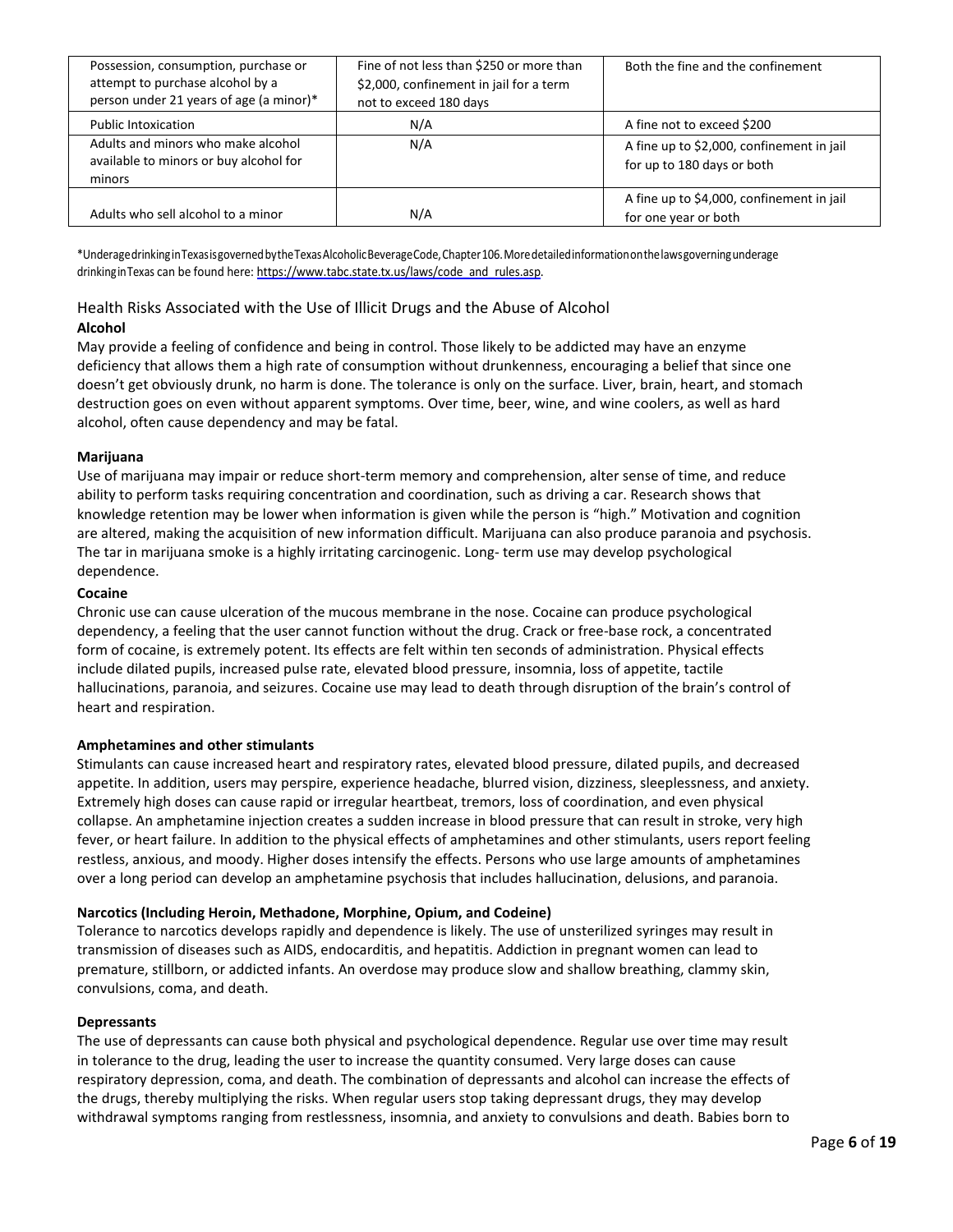mothers who abuse depressants during pregnancy may be physically dependent on the drugs and show withdrawal symptoms shortly after they are born. Birth defects and behavioral problems have been associated with these children.

#### **Hallucinogens**

Chronic users of PCP report persistent memory problems and speech difficulties. Mood disorders (depression, anxiety, and violent behavior) also occur. In later stages, chronic users often exhibit paranoid and violent behavior and experience hallucinations. Large doses of PCP may produce convulsions, coma, heart and lung failure, or ruptured blood vessels in the brain. Lysergic acid (LSD), mescaline, and psilocybin cause illusions and hallucinations. The physical effects may include dizziness, weakness, tremor, nausea, and drowsiness. Sensations and feelings may change rapidly. It is common to have a bad psychological reaction to LSD, mescaline, and psilocybin. The user may experience panic, confusion, suspicion, anxiety, and loss of control. Delayed effects, or flashbacks, can occur even after the use has ceased.

#### **Designer Drugs**

Underground chemists modify the molecular structure of certain illegal drugs to produce analogs known as designer drugs. These drugs can be hundreds of times stronger than the drugs that they are designed to imitate. Examples of these types of drugs include but are not limited to: Ecstasy, PCP, LSD, GHB, and Ketamine.

The narcotic analogs can cause symptoms such as those seen in Parkinson's disease; uncontrollable tremors, drooling, impaired speech, paralysis, and irreversible brain damage. Analogs of amphetamines and methamphetamines cause nausea, blurred vision, chills or perspiration, and faintness. Psychological effects include anxiety, depression, and paranoia. As little as one dose can cause brain damage. The analogs of phencyclidine cause illusions, hallucinations, and impaired perception.

#### Review of the Effectiveness of the Drug and Alcohol Abuse and Prevention Program

In September of 2020, DCBC conducted a review of the effectiveness of our Drug and Alcohol Program, as outlined above. The CFO, the School Director, and the Administrator met to discuss the policy and any occurrences of drugs on campus or instances in which the policy was violated. The results of our review showed that the presence of drugs and alcohol (or their after-effects) at our campuses isn't measurable and the use of drugs is not impacting our school environments.

On a biennial basis, during the fall, the review team performs a review of the effectiveness of our drug and alcohol prevention policy. To determine if the drug and alcohol prevention policy is meeting its objectives, the below methods are used:

- Determine how many violations of the drug and alcohol prevention policy occurred during the prior two years;
- Determine how many students had been terminated due to violation of the drug and alcohol prevention policy;
- If there are two or less individuals, per campus, who have violations during the period, and one or less individual who has been terminated due to a violation, then DCBC deems that there is not a drug and/or alcohol issue at the campus - otherwise, there is a potential drug/alcohol issue at the campus;
- If a campus is determined to have a potential drug/alcohol issue, follow up action istaken
	- $\circ$  In such case, the School Director must develop a report to explain the situation and determine if changes to the policy are required.
	- o The School Director report process includes reviewing the violations in order to identify the root causes of the violations and what actions could be taken to address them and provide a summary of recommendations to be reviewed by the DAAPP review team.
	- $\circ$  In reviewing the report, the DAAPP review team will look to see if any of the violations could/should have been prevented or addressed sooner based on previous knowledge, reports, red flags, etc.
	- $\circ$  Based on this analysis, the DAAPP team will make appropriate changes and updates to the drug and alcohol prevention policy so that future violations can be reduced or eliminated.

#### 2020 Review Outcomes and Analysis:

- Number of violations of our drug policy 0
- Number of violations that resulted in student termination 0
- No campus-wide drug/alcohol issue was identified
- N/A No changes were recommended to the drug and alcohol policy as a result.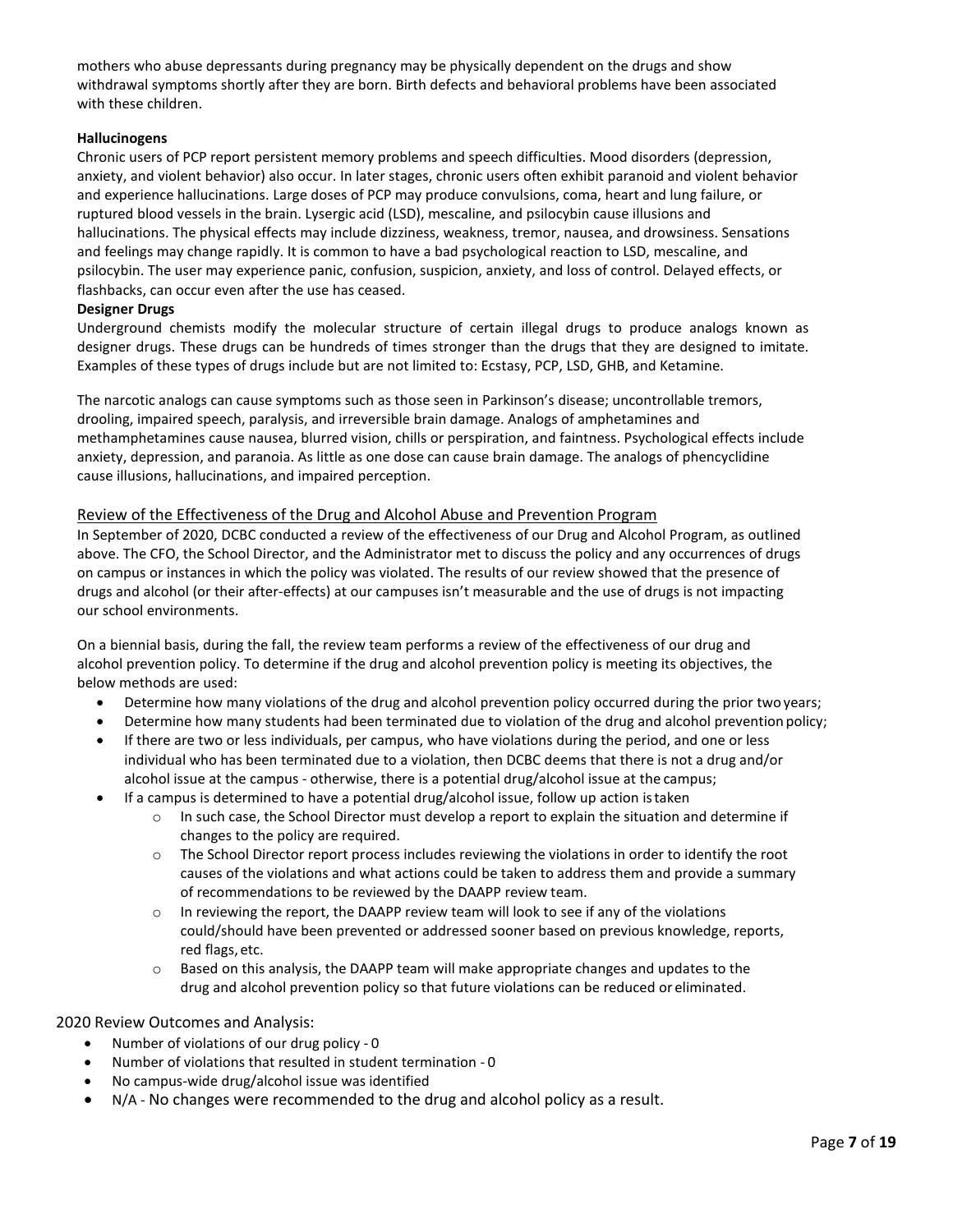### <span id="page-9-0"></span>Title IX/VAWA/Clery Act Policy

#### <span id="page-9-1"></span>Sexual Misconduct, Harassment and Discrimination

DCBC's policy on Sexual Harassment, Sexual Misconduct and Discrimination on the Basis of Sex (Title IX) defines sexual misconduct as a range of non-consensual sexual activity or unwelcome behavior of a sexual nature. Sexual misconduct, as defined by the policy includes dating and domestic violence, sexual assault and stalking, the four Clery Act Violence Against Women Act (VAWA) offenses. This policy applies to all DCBC employees, students and third parties within DCBC 's control, including visitors and applicants for employment. It applies to conduct regardless of where it occurs, including off-campus property, if it potentially affects the complainant's education or employment with the DCBC. It also applies regardless of the gender, gender identity or sexual orientation of the complainant or the respondent whether the complaint was made by or against a third party, or whether the complaint was made verbally or in writing. Individuals who engage in sexual misconduct may not only be subject to the criminal justice system, but will be subject to disciplinary action at DCBC. DCBC will take prompt disciplinary action against any individuals on its campus who violate this policy.

#### <span id="page-9-2"></span>Violence Against Women Reauthorization Act

On March 7th, 2013, President Obama signed the Reauthorization of the Violence Against Women Act of 2013 (VAWA) (Pub. Law 113-4), which amended section 485(f) of the HEA also known as the Jeanne Clery Disclosure of Campus Security Policy and Campus Crime Statistics Act (Clery Act). The Clery Act requires institutions of higher education to comply with certain campus safety and security-related requirements as a condition of their participation in the Title IV, HEA programs. Notably, VAWA amended the Clery Act to require institutions to compile statistics for incidents of dating violence, domestic violence, sexual assault, and stalking and to include certain policies, procedures, and programs pertaining to these incidents in their annual security reports. Final regulations were put in effect as of July 1, 2015.

DCBC will not tolerate domestic violence, dating violence, sexual assault, stalking, or other forms of sexual misconduct. Offenders may be subject to dismissal from school, disciplinary action (suspension), and/or criminal proceedings. The Jeanne Clery Act was amended by VAWA to require institutions to compile statistics for certain crimes that are reported to campus security authorities or local police agencies, including incidents of sexual assault, domestic violence, dating violence, and stalking.

#### Domestic Violence

A felony or misdemeanor crime of violence committed by:

- a current or former spouse or intimate partner of the victim
- a person with whom a victim shares a child in common
- a person who is cohabitating with, or has cohabitated with, the victim as a spouse or intimate partner
- a person similarly situated to a spouse of the victim under the domestic or family violence laws of the jurisdiction in which the crime of violence occurred.
- by any other person against an adult or youth victim who is protected from that person's acts under the domestic or family violence laws of the jurisdiction in which the crime of violence occurred.

#### Dating Violence

Violence committed by a person:

- Who is or has been in a social relationship of a romantic or intimate nature with the victim.
- Where the existence of such a relationship shall be determined based on the reporting party's statement and with consideration of the following factors:
	- The length of the relationship
	- The type of relationship; and
	- The frequency of interaction between the persons involved in the relationship

Dating violence includes, but is not limited to, sexual or physical abuse or the threat of such abuse. Dating violence does not include acts covered under the definition domestic violence.

Any incident meeting this definition is considered a crime for purposes of Clery Act reporting.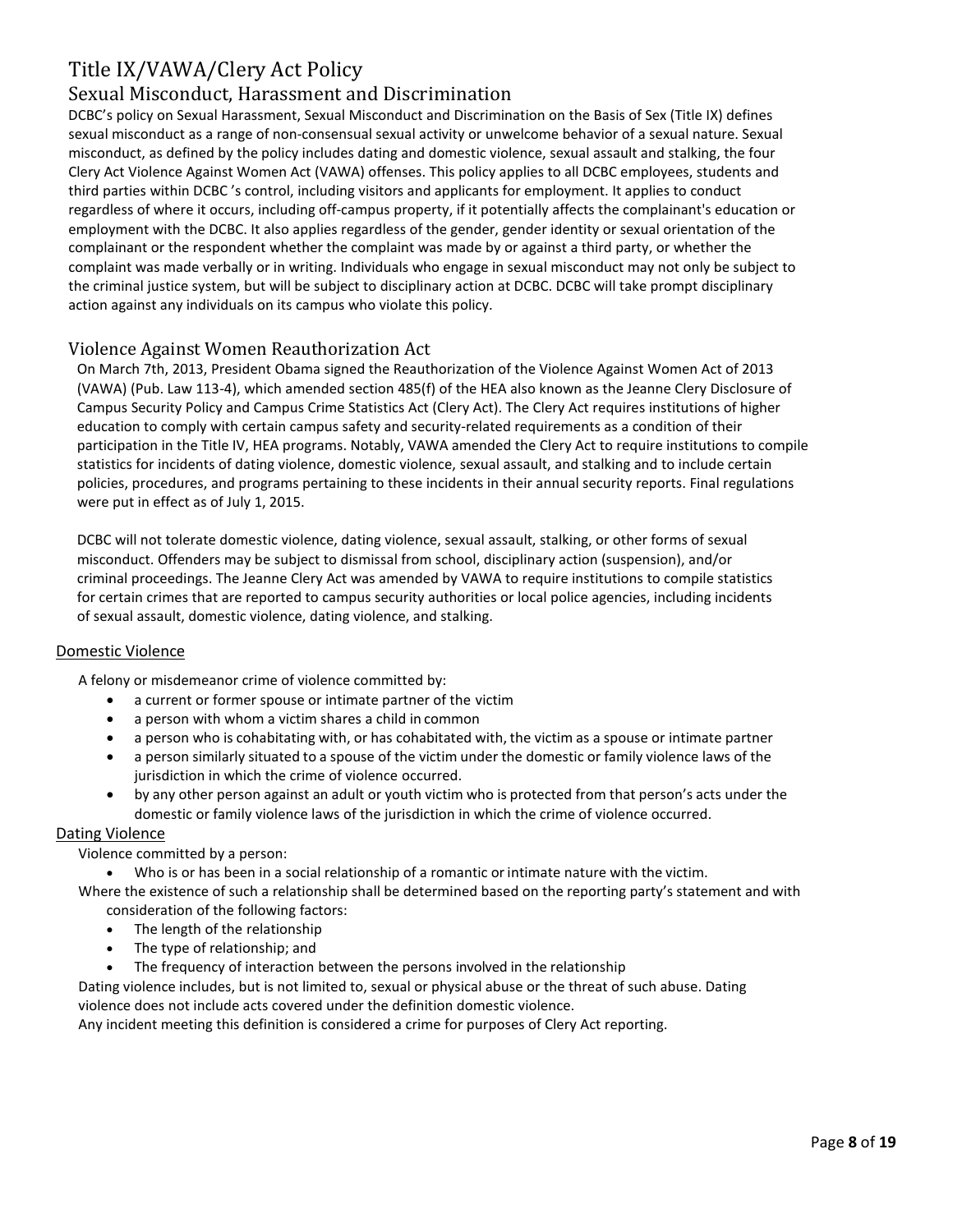### <span id="page-10-0"></span>Discrimination

DCBC is committed to complying with all laws that prohibit discrimination on the basis of sex in admission to, employment with, and otherwise in the operation of its educational program and activities. Among the applicable laws, Title IX of the Education Amendments of 1972 prohibits sex discrimination and sexual harassment in schools. In compliance with Title IX, DCBC is committed to ensuring that all its students have equal opportunity to benefit from our program and activities, and that all its employees enjoy equal employment opportunity, free from sex discrimination and sexual harassment. The protections of Title IX also extend to third parties. DCBC has developed this Title IX policy and the associated processes to ensure that all complaints of sex discrimination and sexual harassment—whether brought by students, employees, or third parties—are promptly investigated and, where a violation is found, that DCBC acts to end the conduct, prevent its recurrence, and address its effects.

#### <span id="page-10-1"></span>Reporting Sexual Misconduct

DCBC strongly encourages any person who wishes to make a complaint under this policy to bring that complaint to the Responsible Persons at their campus (Campus Security Authorities and/or the DCBC Title IX Coordinator). However, a student may also bring such a complaint to a student advisor, area manager, campus support personnel, or educator with whom he or she is comfortable. Likewise, an employee may bring such a complaint to their immediate supervisor, another manager, or employee relations. In each case, the complainant should understand that the complaint will be forwarded to the Title IX Coordinator. Students and/or employees who are found to be participating in any form of sexual harassment will be subject to disciplinary action, including but not limited to suspension or dismissal from school or employment. Names and contact information for Title IX coordinators may be found in section titled Campus Security Authorities.

Every Responsible Person is required to immediately report to the Title IX Coordinator any incidents of sexual misconduct and other inappropriate conduct of a sexual nature that come to their attention.

#### <span id="page-10-2"></span>Victim Confidentiality

Respecting the privacy of the parties in a complaint is a priority for DCBC. In all instances, DCBC will comply with the Family Educational Rights and Privacy Act (FERPA), and to the extent possible, will protect the privacy of all victims of domestic violence, dating violence, sexual assault and stalking. DCBC does not publish the name of crime victims or other identifiable information regarding victims in the annual crime statistics that are disclosed in compliance with the Clery Act.

Under federal law, Responsible Employees who receive a report of *sexual misconduct*, whether from the individual involved or a third party, must share that information with the Title IX Coordinator who may need to act to maintain campus safety, to determine whether to investigate further and for inclusion in the Annual Security Report. DCBC is obligated by law to act to eliminate sexual misconduct, prevent its recurrence and address its effects. An investigation under Title IX must be initiated *if* DCBC has enough information to reasonably determine key facts, e.g., time, date, location and names of parties involved in a complaint. Individuals wishing to remain anonymous can file a complaint in any manner, including by telephone or written communication with the Title IX Coordinator. However, electing to remain anonymous may greatly limit the school's ability to stop the sexual misconduct, collect evidence, or take effective action against individuals or organizations accused of violating its policies.

DCBC will protect the confidentiality of victims of domestic violence, dating violence, sexual assault, and/or stalking. Victims of domestic violence, dating violence, sexual assault, and/or stalking will not be retaliated against and will receive

written notification about existing counseling, health, mental health, victim advocacy, legal assistance, visa and immigration assistance, student financial aid and other services, both on campus and in the community. Victims of domestic violence, dating violence, sexual assault, and/or stalking will also receive written notification about options for, and available assistance in, changing academic, living, transportation, and working situations, if requested by the victim and if such accommodations are reasonably available.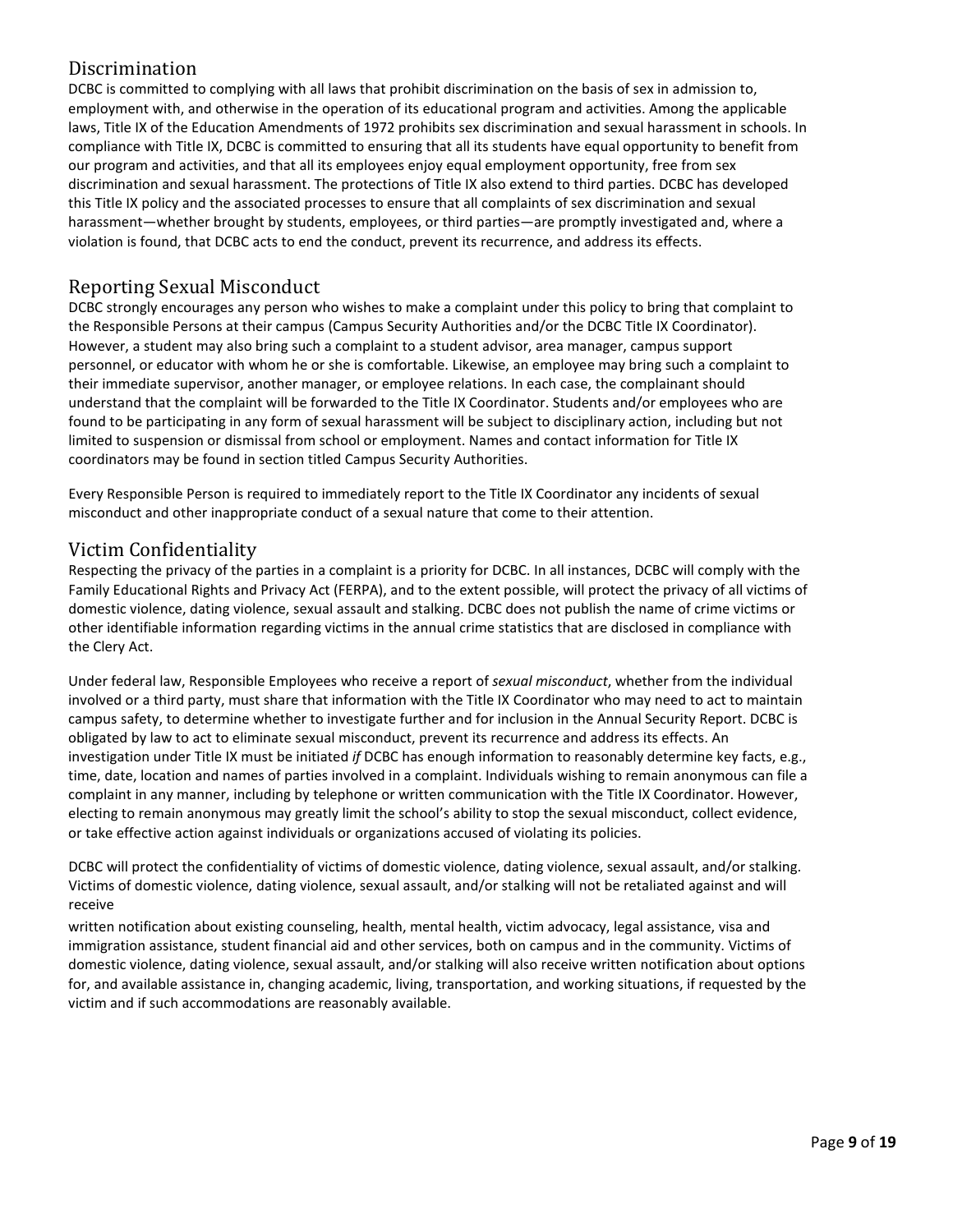### <span id="page-11-0"></span>Sexual Assault Information (Aid to Victims of Sexual Violence)

Victims of sexual assault, rape, stalking or dating violence are asked to immediately report the assault or incident to the police by calling 911 on or off campus. Any victim will be assisted by a CSA in notifying law enforcement if the victim so chooses; however, the victim may decline to notify such authorities. Police cannot investigate the incident as a crime unless a report is filed. Time is a critical factor for evidence collection and preservation which may assist in proving that the alleged criminal offense occurred or may be helpful in obtaining a protection order.

Reporting a crime to the police or to a campus office does not necessarily obligate a student to follow through with criminal prosecution. Filing a police report:

- Ensures that a victim of sexual assault receives necessary medical treatment and tests, at no expense to the victim
- Provides the opportunity for collection of evidence helpful in prosecution, which cannot be obtained later
- Assures the victim has access to free confidential counseling from counselors specifically trained in the area of sexual assault crisis intervention.

The DCBC Campus Director or any School Employee will assist victims in obtaining medical assistance. Victims are advised to:

- Go to a hospital emergency room as soon as possible if the assault involved a sexual penetration or other physical injuries. (Evidence can be collected several hours after an attack, but its value may be diminished.) A victim should not wash, change clothing, or otherwise "clean up," and should bring a full change of clothing because the clothes he/she was wearing at the time of the attack may be kept as evidence.
- Receive follow-up medical care. This is crucially important as the victim may need tests for sexually transmitted diseases and pregnancy.

No matter when or where an assault occurred, the victim, where applicable has the institution's support and referral resources available. The victim also has the right for orders of protection, "no-contact" orders, restraining orders, orsimilar lawful orders issued by a criminal, civil or tribal court, orinstitution.

#### Resources for Victims of Sexual Assault

The National Center for Victims of Crime: <http://victimsofcrime.org/> Rape, Abuse & Incest National Network (RAINN)[: https://www.rainn.org/](http://www.rainn.org/) Texas Association Against Sexual Assault[: http://taasa.org/](http://taasa.org/) Texas Department of Family and Protective Services[: http://www.dfps.state.tx.us/](http://www.dfps.state.tx.us/)

#### <span id="page-11-1"></span>Investigation and Disciplinary Action

DCBC applies procedures that provide swift, fair, and impartial investigation and resolution in incidents involving domestic violence, dating violence, sexual assault, and stalking. These procedures are carried out by the Campus Security Authorities located at each campus who receive annual training. DCBC also provides a lead Title IX Coordinator which provides guidance and assistance to CSAs located at each campus.

During DCBC's investigation of sexual assault allegations, both the accused and the accuser have the same opportunity to have an advisor of their choice present during disciplinary proceedings and any related meetings or proceedings; the role of the advisor is to support the student and they may not interact with any others present. The accused/accuser may choose their advisor; however, the role is limited. The school does not need to wait for the outcome of the outside criminal investigation or legal proceedings to follow its internal disciplinary procedures or make a final determination on the outcome of a complaint.

The complainant and the respondent shall be informed concurrently in writing of the result of any disciplinary proceeding that arises from an allegation of domestic violence, dating violence, sexual assault, or stalking. DCBC does not have an appeal process for this type of proceeding. If a final determination is made that any student or employee of DCBC is found to be committing acts of sexual misconduct in violation of the law on DCBC property or at DCBC events, they shall be subject to, at a minimum, the referral to counseling, automatic and immediate suspension or dismissal from school or employment. DCBC imposed sanctions are additional to any legal actions taken by local, state or federal authorities. Student victims have the option to change their academic situation after an alleged sexual assault, if such changes are reasonably available.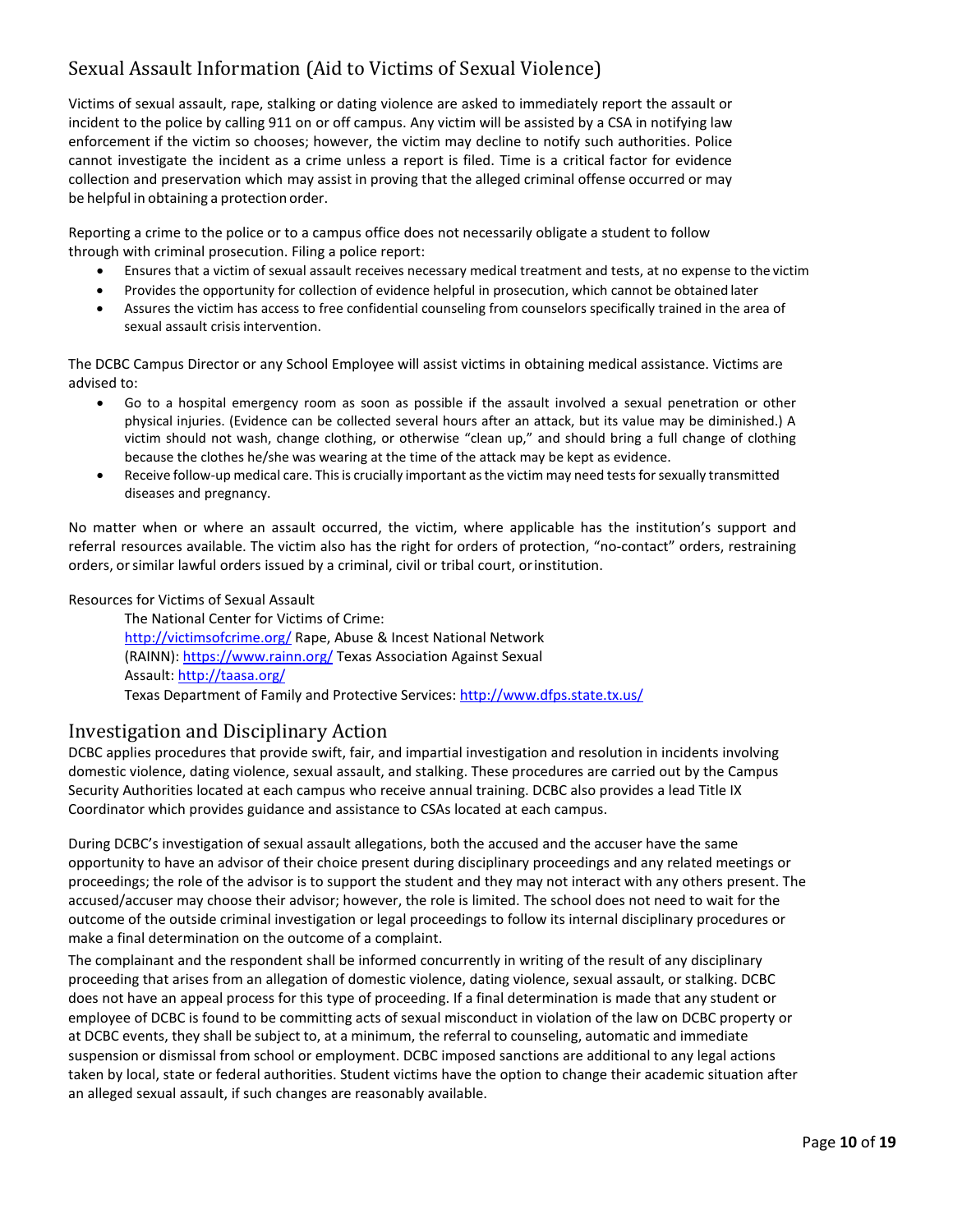#### Remedies and Notice of Outcome

Effective remedial action may include disciplinary action against the perpetrator, providing counseling for the perpetrator, remedies for the complainant and others, as well as changes to the school's overall services or policies.

#### Retaliation and Protection

Title IX includes protections against retaliation, and that school officials will not only take steps to prevent retaliation but also take strong responsive action if it occurs. This includes retaliatory actions taken by the school and school officials. Where applicable, the rights of victims and the institution's responsibilities for orders of protection, "no-contact" orders, restraining orders, or similar lawful orders issued by a criminal, civil, or tribal court or by the institution. \*Disciplinary complaints can be filed with the campus security officer.

*Diamonds Cosmetology College prohibits the offenses of domestic violence, dating violence, stalking and sexual assault.* DCBC fully supports the prevention of any sexual harassment or sexual abuse/assault, forcible or non-forcible. To get help with domestic violence, dating violence, stalking, sexual assault and pregnancy, information is available and located on all bulletins throughout the school. A list of agencies and phone numbers are maintained in the administrative office and posted in the restrooms. This is all discussed during an overview on 1<sup>st</sup> day orientation for all students and employees.

#### Record Keeping

DCBC shall confidentially maintain information related to complaints as required by law. The Title IX Coordinator will document each complaint or request for assistance, whether made by a victim, a third party, or anonymously, and will review and retain copies of all reports generated as a result of investigations. These records will be kept confidential to the extent permitted by law. Any person who knowingly and intentionally makes an unauthorized disclosure of confidential information contained in a complaint or otherwise related to the investigation of a complaint is subject to disciplinary action.

#### <span id="page-12-0"></span>Registered Sex Offenders

Pursuant to the "Campus Sex Crimes Prevention Act of 2000", all states that register sex offenders are required to develop procedures whereby institutions of higher education in that state can obtain information concerning registered sex offenders such as where the person Is employed, carries on a vocation, or is a student. Beginning in October 2002, the registration information is to be made available to law enforcement agencies with jurisdiction where the institutions of higher education are located. In Texas, information regarding registered sex offenders may be obtained at the Texas Department of Public Safety web page or by contacting the police department with which the sex offender is registered.

#### Risk Reduction and Awareness

DCBC's commitment to raising awareness of the dangers of sexual misconduct includes offering ongoing education through annual training. We periodically educate and train employees and supervisors regarding the Title IX policy and conduct that could constitute a violation of the policy. As noted above, preventive education and training programs are provided to employees and students and include information about risk reduction, including safe and positive options for bystander intervention.

While it is impossible to prevent all crimes, we believe that persons can be made aware of ways to reduce their chances of becoming victims and increase their chances of staying safe. Students and employees should be assertive, trust their instincts, don't prop open self-locking doors, maintain possession of keys, watch out for unwanted visitors, be wary of isolated spots, travel in groups or pairs, stay or walk in well-lighted areas, report suspicious activities or persons, lock vehicles and personal belongings and know where local police and Campus Security Authorities can be reached at any time.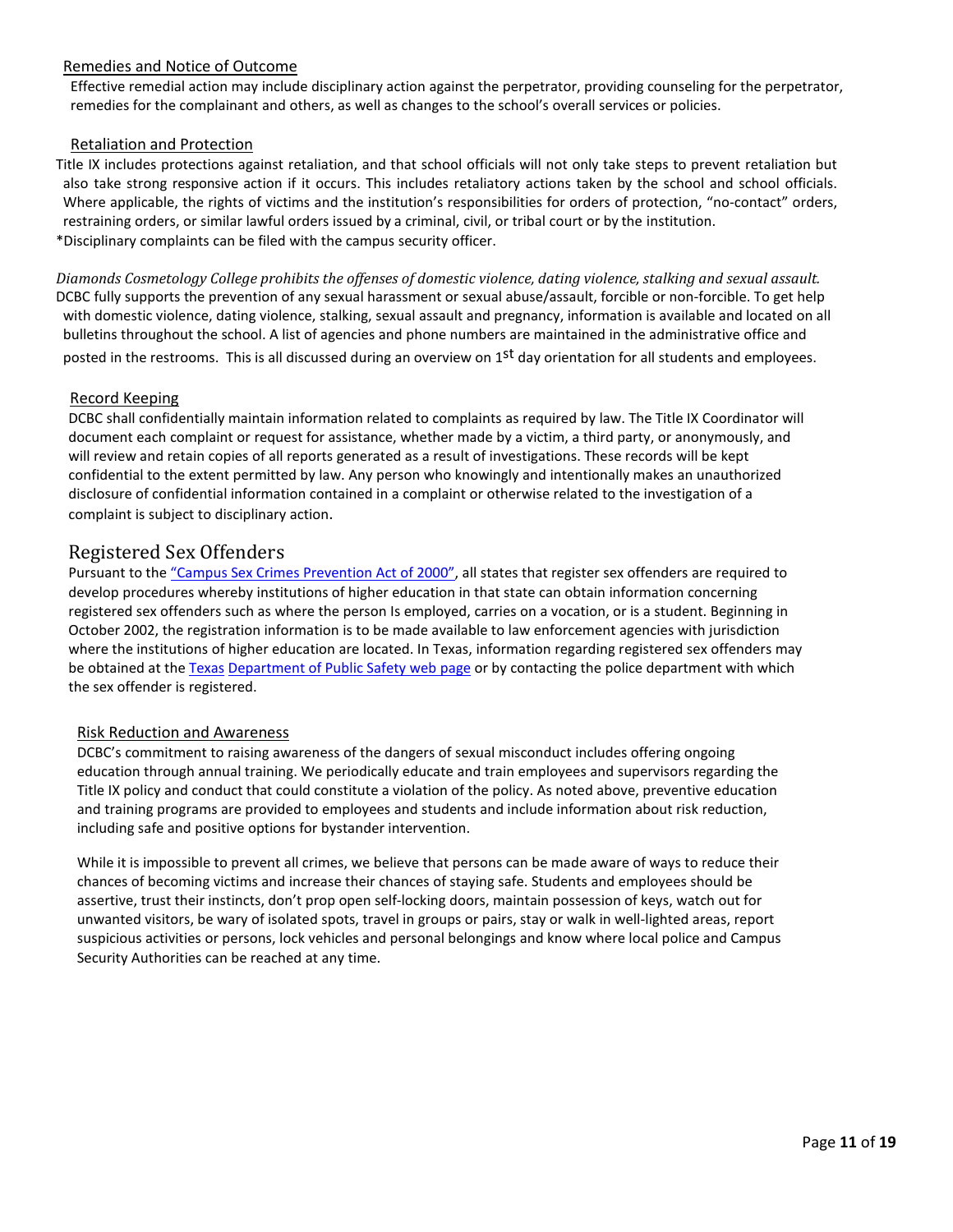### <span id="page-13-0"></span>Appendix A – Action Plans for Specific Emergencies

In the event of an emergency, school personnel shall respond in the appropriate manner, depending on the type of emergency.

### <span id="page-13-1"></span>Emergency Response and Evacuation

In the event of a general emergency within the school's premises, please notify the school's administration immediately and remain calm. The school personnel are trained in emergency response and evacuation procedures. The School Director will determine whether a significant emergency exists by evaluating the situation and consulting with local police authorities. If the School Director is not *available, contact the Administrator. If the Administrator Is not available, contract the Instructor on duty.* **If an emergency** exists in which students and staff are in danger, an immediate announcement will be made by the School Director who will notify the student body and staff of the emergency and the steps to follow. Police authorities will be contacted for assistance. Do not exit the building unless you have been directly instructed to do so. It may be safer to stay in the school premises in a lockdown mode. Please listen to all announcements from the School Director and follow the directions given; remain calm. The staff will direct you where to go in the event of an emergency in order to ensure your safety. The school will review its evacuation plans and procedures during the orientation on the first day of class, as well as yearly with the student body and staff.

In an emergency, evacuation of the school should proceed as rapidly and safely as possible. The plan accounts for two scenarios of evacuation, which are:

- In-place evacuation: keeping students and staff members in place but securing the location for the emergency athand
- On-site evacuation: movement of students and staff members out of the building affected and relocation to another area nearthe school.

#### <span id="page-13-2"></span>Evacuation Plans and Designated Areas

In the event the emergency requires persons within the school to evacuate, everyone should proceed calmly to the nearest exit and reconvene at the school's designated evacuation area. Evacuation plans are posted in several areas throughout the school. Emergency exits are clearly marked and all exit doors remain unlocked during school hours.

Safety Drills - Annual Safety Drills are conducted every year.

#### <span id="page-13-3"></span>Medical Emergencies

#### <span id="page-13-4"></span>Illness Or Injury

#### Minor

- Treat with medical supplies on hand.
- Evaluate periodically to see if further medical attention is required.

#### MAJOR

- Employ first aid techniques as trained, if needed.
- Contact 911 if immediate medical attention is required.
- If an illness or an injury requires a doctor's care, but emergency services are not required, the staff members should then arrange for transportation to the emergency room, clinic, or hospital.

#### <span id="page-13-5"></span>Tornado/Severe Weather Watches And Warning Procedures

- The safe place designated by the School Director is the inside areas without windows.
	- o Allstudents and staff willbemoved to thedesignated location.
	- o Maintain flashlight and voice contact among staff members at alltimes.
	- o Makesuretoconductaheadcountbeforemovingtoa safeplace,afterarrivingata safeplace,andafter leaving the designatedarea.
- $\bullet$  After there is absolute certainty that the storm has passed:
- The staff members should conduct a head count.
- Provide any necessary first aid and call 911 for any necessary response agencies.
- Check the entire building for any damages such as fire, water, or structural.
- Turn on and test utilities.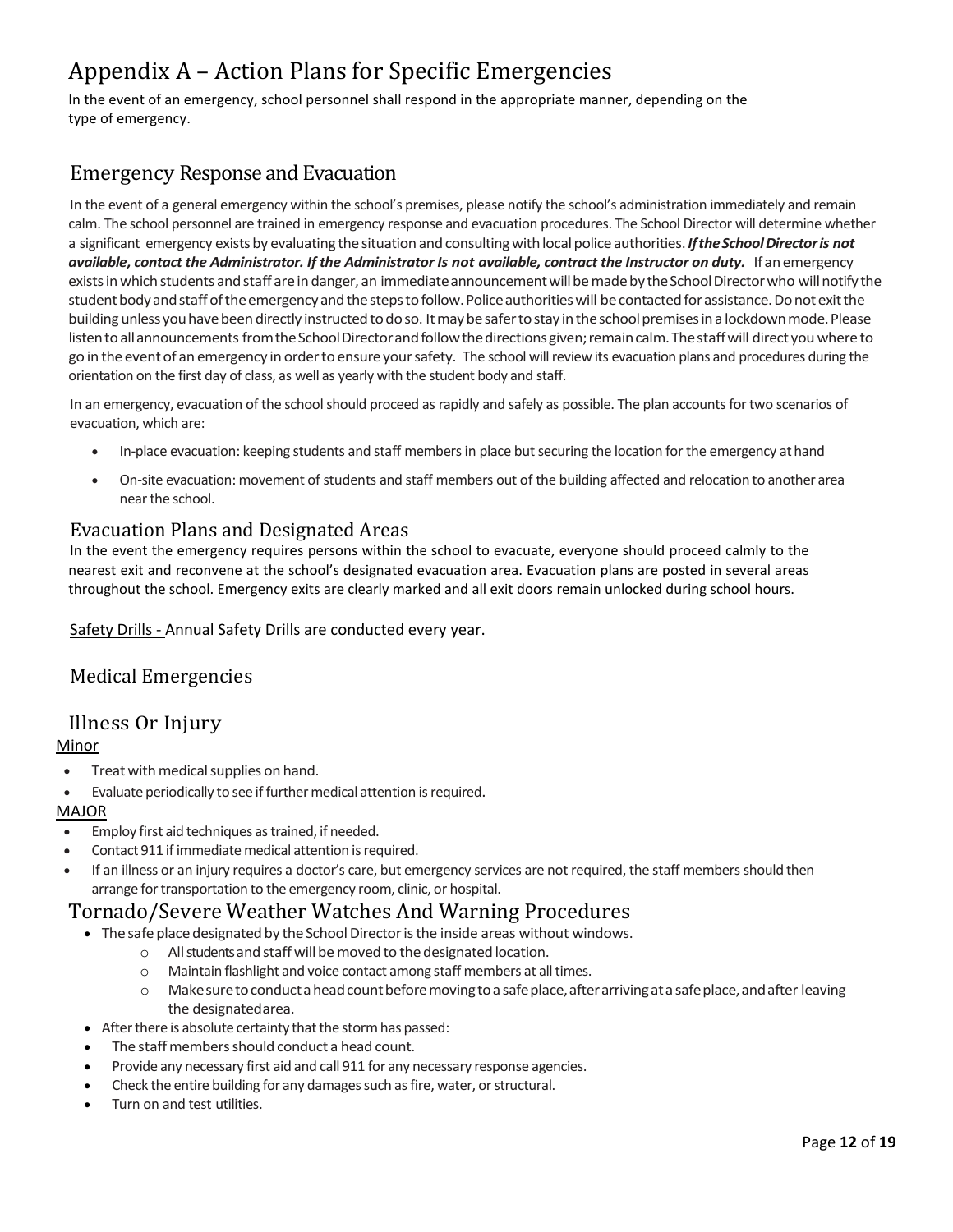- Notify the School Director as soon as possible with an update of conditions.
- Notify any agents that services are needed.

Severe storm watch: issued by the National Weather Service when severe weather conditions are possible in the area

- Monitor other media outlets such as internet and weather channels forinformation
- Check local TV stations for class delays or campus closing

### <span id="page-14-0"></span>Emergencies Related to The Facility

#### <span id="page-14-1"></span>Fire

- Evacuate the area of the fire. (Always stay low as smoke and heated gasses collect near the ceiling first.)
- The Director should Call 911, indicating the need for assistance from the fire department and law enforcement. Other communication networks should be identified and utilized in the event that the fire has caused the telephone system to become out of order.
- Evaluate the situation; determine quickly, if possible, the size, nature, and location of the fire within the facility.
- Upon the arrival of the fire department, the School Director shall establish contact with the senior fire department official and coordinate subsequent activities with himor her.
- Make certain that all students and staff members are accounted for and safe. Move to another location as required. A fire deemed in any way to be a threat to the safety of the Future Professionals or the staff calls for evacuation to the outside area, away from the building.
- Any of the steps above may be done simultaneously as the number of staff members on duty permits. The decision not to follow any of these steps is justifiable only when there is certainty that there is no imminent danger.
- If the fire is small, any of the facility's fire extinguishers may be used to extinguish it, if the staff member has received proper training. Although there should be no hesitation regarding the use of fire extinguishers, the fighting of any fire by staff members should be undertaken only if there is no imminent danger.

- <span id="page-14-2"></span>Building Evacuations<br>• Know all the evacuation routes of the building
	- Take personal belongings and weather appropriate clothing
	- If time permits, secure any hazardous material or functioning equipment prior to leaving
	- Proceed in an orderly fashion to the nearest exit for the building
	- Move to a clear area at least 500 feet away from the building and proceed to a designated area
	- Keep streets, fire lanes, fire hydrants and all walkways clear for emergency personnel
	- Take inventory of all personnel evacuated from the building
	- Report missing persons (and last known locations) to emergency personnel
	- Do not re-enter the building until you are directed to do so by emergency personnel

#### <span id="page-14-3"></span>Power Outage

- Remain calm and provide assistance to others if necessary
- Move cautiously to a lighted area
- Exits may be indicated by lighted signs of the emergency power that is operating
- Turn off and unplug computers and other voltage-sensitive equipment
- When notifying the Campus Support Center be prepared to indicate:
	- o What areas are affected by the outage
	- o How long the power has been out
	- o Any significant damage or other utility failure
	- o Any injuries
- Provide appropriate ventilation by opening windows or doors

- <span id="page-14-4"></span>Suspicious Activity<br>• Do not confront the person exhibiting the behavior
	- Do not block a person's access to an exit
	- Notify official in charge
	- Call 911 and state your location stay on the phone until released by the dispatcher
	- Describe suspicious behavior by stating what you saw, where it happened, when it happened, why it was suspicious to you, and how you can be contacted for further information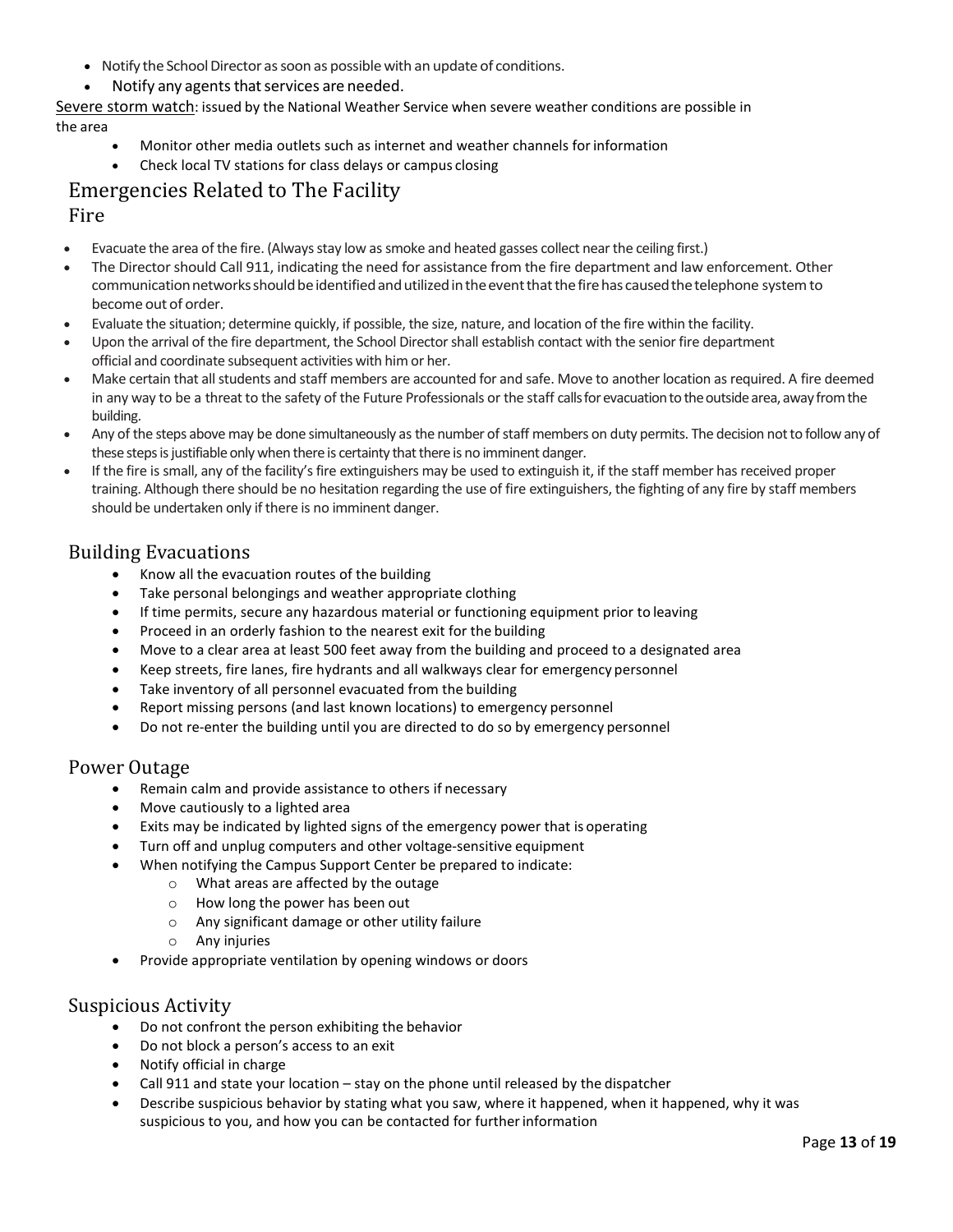• Meet with officers immediately upon arrival

# <span id="page-15-0"></span>Vapors, Fumes and Gas Leaks • Do not pull fire alarms

- 
- Do not touch light switches or electrical equipment
- Clear the area
- Notify official in charge
- Provide as much information as possible, including what the smell is, where it is coming from, and if there are any injuries

### <span id="page-15-1"></span>Student Right To Know Policy:

All criminal activity and accidents that occur on the school premises must be reported to the School Director who must keep a confidential file on the circumstances surrounding each incident. The School Director must make the information available to the employees and students, although he or she **should** keep personal information, such as names, confidential. The School Director shall use the following procedures for informing students and employees ofcriminal activity and accidents:

- Each week during weekly announcements, a general account of any criminal activity that may have occurred will begiven.
- Each week, a general account of any criminal incident and/or accident will be posted in the lounge for student access. Confidential information will **not** be available.
- A confidential file will be kept that describes each accident and criminal incident in detail. The file must include dates, times, names, extenuating circumstances, agencies notified, etc.
- During the announcements, emphasis **will** be placed on accident and crime prevention.
- Statistics regarding the incidence of rape, burglary, drug violations, motor vehicle theft, murder, and simple or aggravated assaults that occurred within the institution will be available to any and all students and/or employees uponrequest.
- Statistics concerning the number of arrests for on-campus crimes of murder, forcible and non-forcible sex offenses, robbery, aggravated assault, burglary, motor vehicle theft, liquor law violations, drug law violations, illegal weapon possessions, arson, negligent manslaughter, and non-negligent manslaughter during the calendar years of 2018, 0019, and 2020are listed on the next page.

#### Crime Log

DCBC does not have a security department and, therefore, is not required to maintain a daily crime log.

#### Dissemination

In accordance with federal regulations, this report is published and actively distributed as a single document. On or before October 1 of each year, DCBC distributes a notice to all students and employees, which includes a statement of the report's availability and its exact electronic address, a description of its contents, as well as an advisement that a paper copy will be provided upon request. A paper copy may be requested via email or in person from the Director of Compliance and Regulatory Affairs. These regulations also require institutions to provide a notice containing this information to al prospective students and prospective employees. This notice must also advise interested parties of their right to request a paper copy of the ASR and to have it furnished upon request. DCBC distributes its report, and associated statement, description and advisements, as mentioned above, in the following ways:

- Current Employees
	- o Via company email address on or before October 1 annually
	- o Sent by the Director of Compliance and Regulatory Affairs (DCRA)
- **Current Students** 
	- o Via email address provided during enrollment on or before October 1 annually
	- $\circ$  Sent by the School Director, or designate, using student list provided by (DCRA)
- Prospective Employees
	- o Via email address provided during electronic inquiry
	- o Via email address provided during verbal inquiry
	- o Provided with email sent by Executive Assistant from weekly inquiry list
- Prospective Students
	- o Via email address provided during electronic inquiry
	- o Provided within automated response sent via website
	- o Via email address provided during verbal (phone) inquiry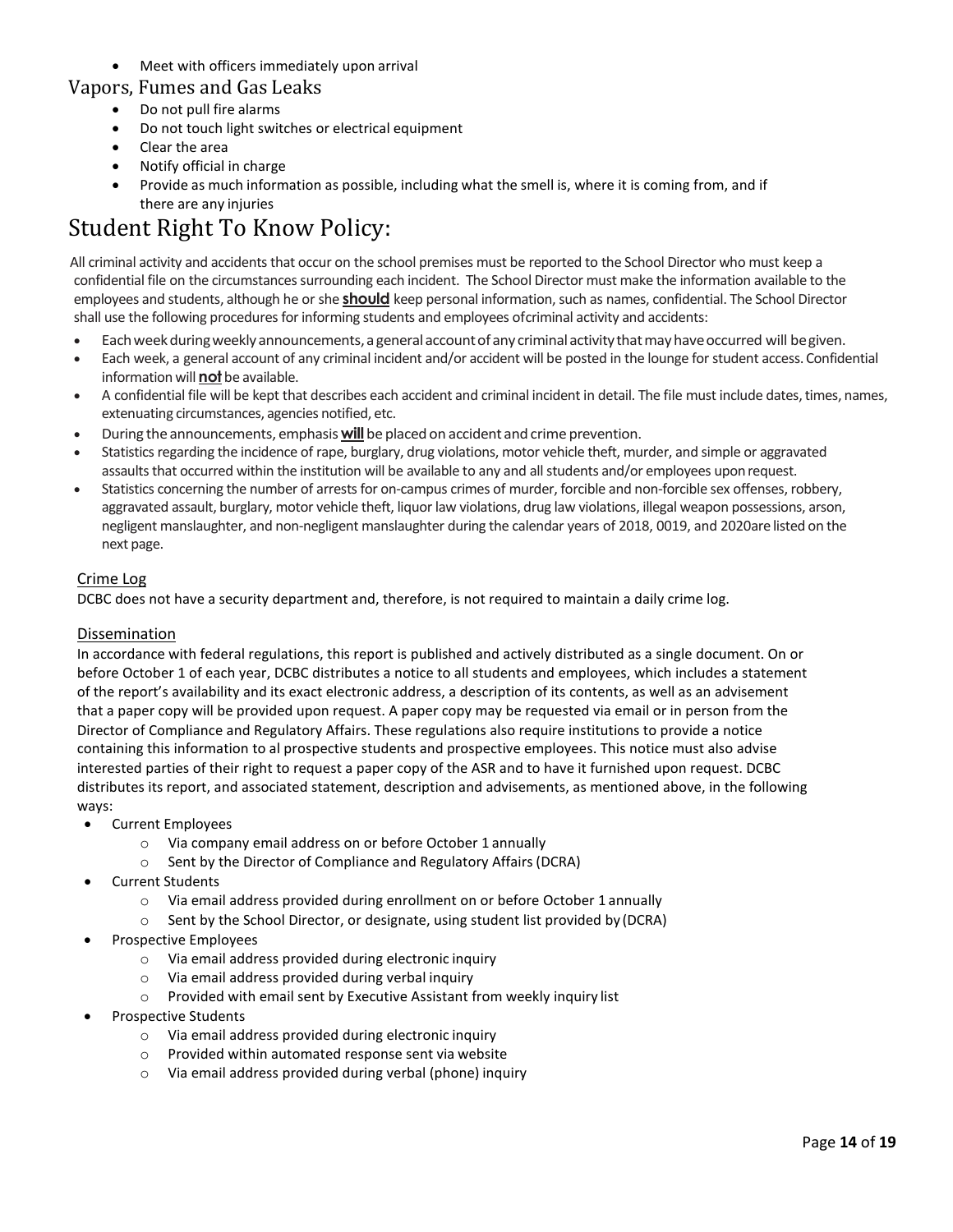DCBC is committed to maintaining a learning and working environment that is free from discrimination based on<br>sex in accordance with Title IX of the Education Amendments of 1972 (Title IX), which prohibits discrimination o misconduct, as defined later in this policy (see Definitions and Examples), will not be tolerated and will be subject to disciplinary action. Any student or employee of DCBC will promptly be disciplined if found in violati

To ensure that students, employees and third parties with questions concerning this policy or those who wish to make a complaint of an alleged violation of this policy, a designated Title IX Coordinator has been appointed. In addition, Responsible Persons are employed at each campus location to assist with implementing and enforcing Title IX. Responsible Persons are school employees who have the duty to report incidents of sexual misconduct to the Title IX Coordinator or an employee whom an individual could reasonably infer has this authority. When an investigation is deemed necessary, the Title IX Coordinator and the Responsible Persons act as investigators.

### <span id="page-16-0"></span>Discrimination, Harassment, & Hate Crimes

#### <span id="page-16-1"></span>Discrimination

DCBC is committed to complying with all laws that prohibit discrimination on the basis of sex in admission to, employment with, and otherwise in the operations of its educational program and activities. Among the applicable laws, Title IX of the Education Amendments of 1972 prohibits sex discrimination and sexual harassment in schools. In compliance with Title IX, DCBC is committed to ensuring that all its student have equal opportunity to benefit from our program and activities, and that all its employees enjoy equal opportunity, free from sex discrimination and sexual harassment. The protections of Title IX also extend to third parties. DCBC has implemented this Title IX policy and the associated processes to ensure that all complaints of sex discrimination and sexual harassment—whether brought by students, employees, or third parties—are promptly investigated and, where a violation is found, that DCBC take action to end conduct, prevent its recurrence, and address its effects.

#### **HATE CRIMES**

Reportable Offenses: these crimes meet definition in the Uniform Crime Reporting System of the Department of Justice, FBI, as modified by the Hate Crime Statistics Act:

| Assault                                             | Arson                   |
|-----------------------------------------------------|-------------------------|
| <b>Burglary</b>                                     | Drug Abuse Violation    |
| Hate Crime                                          | Liquor Law Violation    |
| Motor Vehicle Theft                                 | Murder and Manslaughter |
| Rape, Forcible and Non-Forcible Sexual<br>$\bullet$ | Robbery                 |
| <b>Offenses</b>                                     |                         |
| Weapons                                             | Possessions             |
|                                                     |                         |

A criminal act involving one/more of the listed crimes which was motivated by bias against any person or group of persons, or the property of any person or group of persons because of the ethnicity, race, national origin, religion, gender, sexual orientation, or disability of the person or group, or bias based upon the perception that the person or group has one or more of those characteristics.

*Hate Incident*

Any noncriminal act motivated by bias against any person or group of persons, or the property of any person or group of persons because of the ethnicity, race, national origin, religion, gender, sexual orientation or disability of the person or group, or bias based upon the perception that the person or group has one or more of those characteristics.

#### *Intimidation*

To unlawfully place another person in reasonable fear of bodily harm through the use of threatening words and/or other conduct but without displaying a weapon or subjecting the victim to actual physical attack. Destruction/Damage/Vandalism or Property (except Arson): to willfully or maliciously destroy, damage, deface, or otherwise injure real or personal property without the consent of the owner or the person having custody or control of it.

*Race*

A preformed negative attitude toward a group of persons who possess common physical characteristics genetically transmitted by descent and heredity that distinguish them as a distinct division of humankind.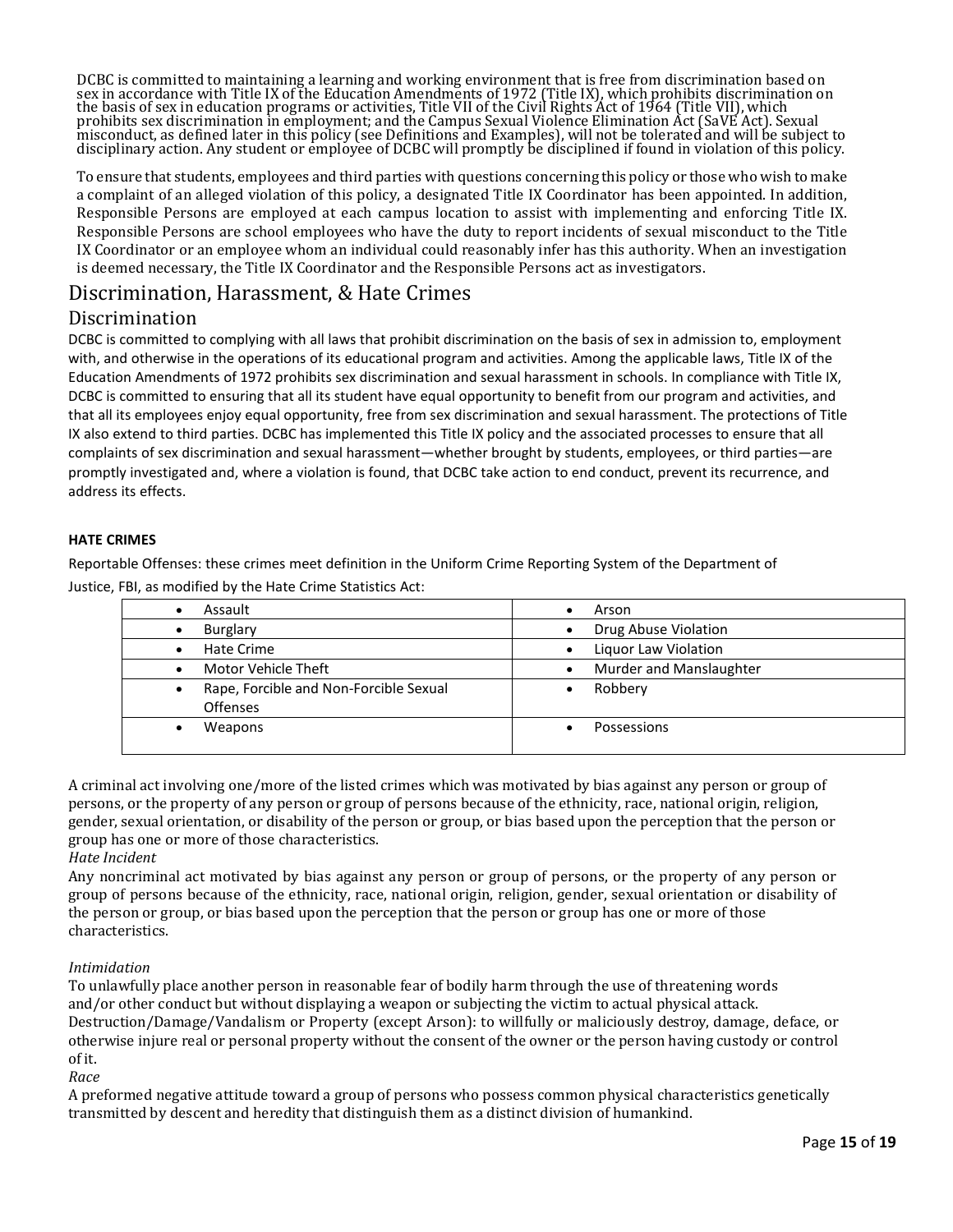*Gender*

A preformed negative opinion or attitude toward a group of persons because those persons are male or female. *Religion*

A preformed negative opinion or attitude toward a group of persons who share the same religious beliefs regarding the origin and Purpose of the universe and the existence or nonexistence of a supreme being. *Sexual Orientation*

A preformed negative opinion or attitude toward a group of persons based on their sexual attraction toward, and responsiveness to, members of their own sex or members of the opposite sex.

*Ethnicity/national origin*

A preformed negative opinion or attitude toward a group of persons of the same race or national origins who share common or similar traits, languages, customs, and traditions.

*Disability*

A preformed negative opinion or attitude toward a group of persons based on their physical or mental impairments/challenges, whether such disability is temporary or permanent, congenital or acquired by heredity, accident, injury, advanced age, or illness

In compliance with the Federal Jeanne Clery Disclosure of Campus Security Policy and Campus Crime Statistics of 1998 and the Violence Against Women Act (VAWA) the following information is included in crime reporting statistics:

| Murder and Non-Negligent Manslaughter | Negligent Manslaughter                                                                                                                   |
|---------------------------------------|------------------------------------------------------------------------------------------------------------------------------------------|
| Sex Offenses, Forcible                | Sex Offenses, Non-Forcible                                                                                                               |
| Robbery                               | <b>Aggravated Assault</b>                                                                                                                |
| <b>Burglary</b>                       | Motor Vehicle Theft                                                                                                                      |
| Arson                                 | Domestic Violence                                                                                                                        |
| Dating Violence                       | <b>Stalking</b>                                                                                                                          |
| <b>Hate Crimes</b>                    | Arrests or Disciplinary Referrals for Illegal Weapons<br>Possession and Substance Law Violations of Illegal<br><b>Weapons Possession</b> |
| Drug Law Violations                   | Liguor Law Violations                                                                                                                    |
|                                       |                                                                                                                                          |

#### Geographic Areas Associated with The Clery Act

On-Campus: Any building or property owned or controlled (leased) by an institution within the same reasonably adjoining geographic area and used by the institution in direct support of, or in a manner related to the institution's educational purposes.

Non-Campus: Includes any building or property owned or controlled by student organizations recognized by the school and any building or property owned or controlled by the school, that is not within the same reasonable adjoining area. DCBC does not have any non-campus buildings; this would not apply.

Public Property: All public property, including thoroughfares, streets, sidewalks, and parking facilities, that is within the campus, or immediately adjacent to and accessible from the campus.